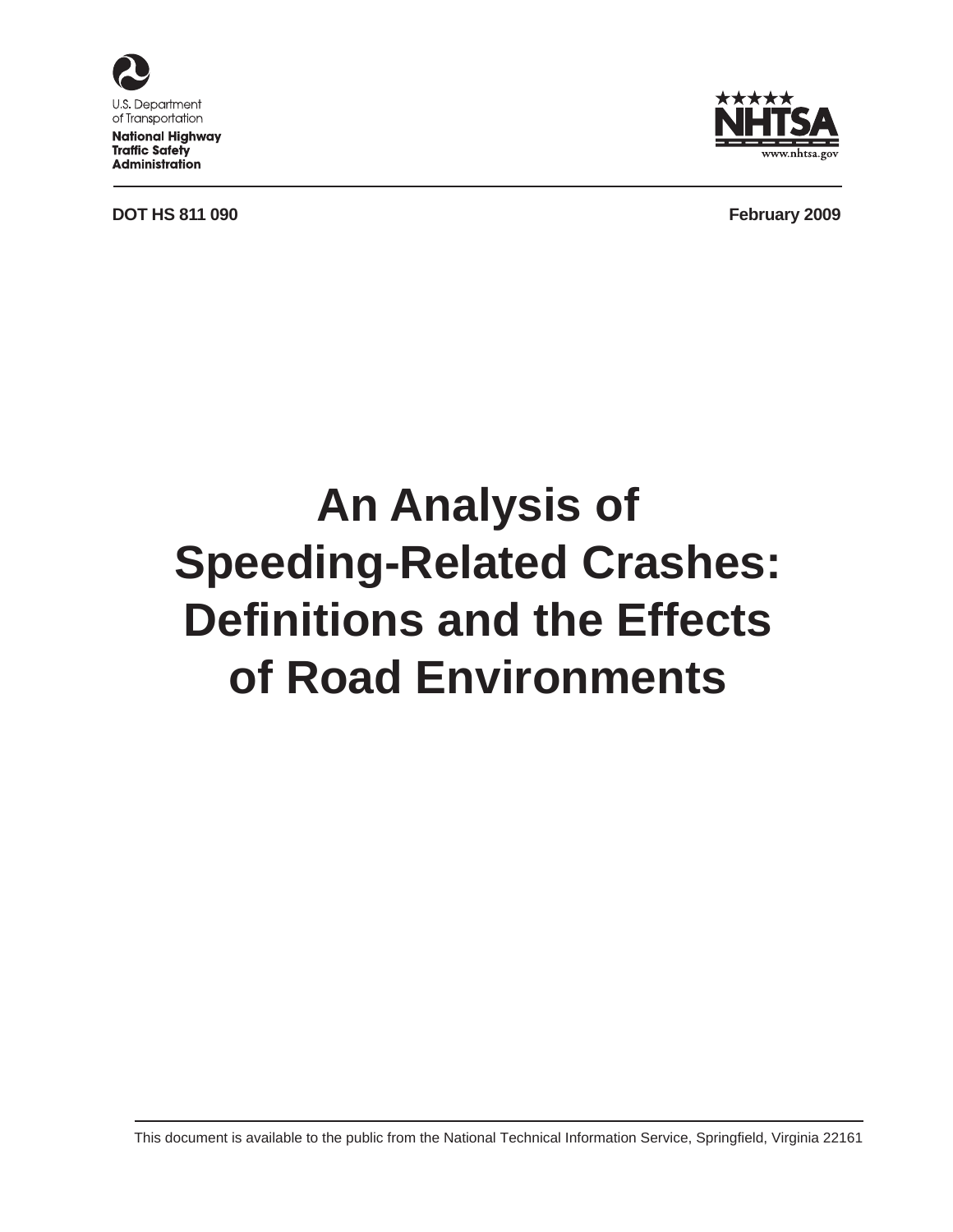This publication is distributed by the U.S. Department of Transportation, National Highway Traffic Safety Administration, in the interest of information exchange. The opinions, findings, and conclusions expressed in this publication are those of the authors and not necessarily those of the Department of Transportation or the National Highway Traffic Safety Administration. The United States Government assumes no liability for its contents or use thereof. If trade or manufacturers' names are mentioned, it is only because they are considered essential to the object of the publication and should not be construed as an endorsement. The United States Government does not endorse products or manufacturers.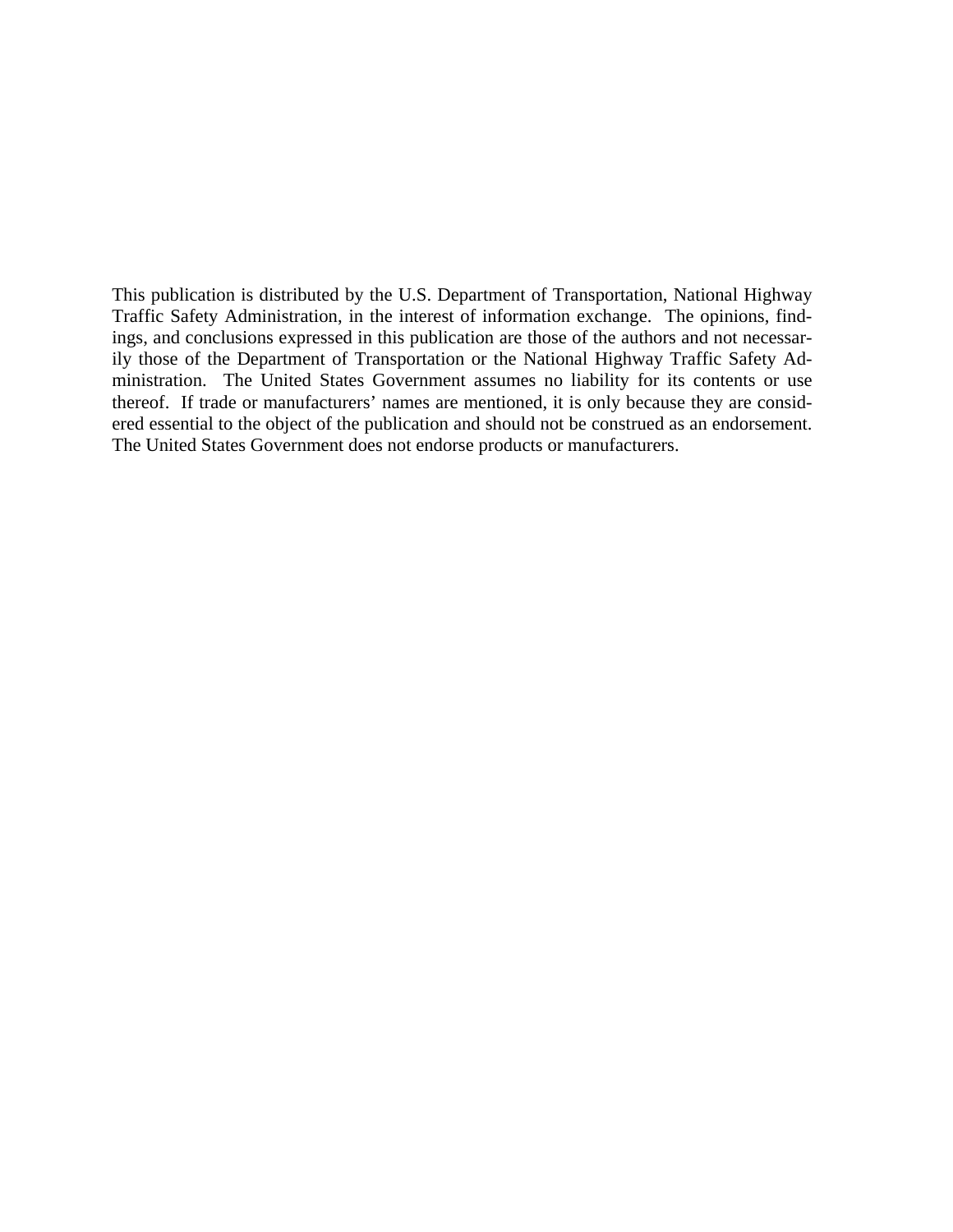|                                                                                                            |                                                                                                                                    | <b>Technical Report Documentation Page</b>                                                                  |                                                                                                                                                                                                                                                                                                                                                                                                                                                                                                                                       |  |  |  |
|------------------------------------------------------------------------------------------------------------|------------------------------------------------------------------------------------------------------------------------------------|-------------------------------------------------------------------------------------------------------------|---------------------------------------------------------------------------------------------------------------------------------------------------------------------------------------------------------------------------------------------------------------------------------------------------------------------------------------------------------------------------------------------------------------------------------------------------------------------------------------------------------------------------------------|--|--|--|
| 1. Report No.<br>DOT HS 811 090                                                                            | 2. Government Accession No.                                                                                                        |                                                                                                             | 3. Recipient's Catalog No.                                                                                                                                                                                                                                                                                                                                                                                                                                                                                                            |  |  |  |
| 4. Title and Subtitle                                                                                      |                                                                                                                                    |                                                                                                             | 5. Report Date:<br>February 2009                                                                                                                                                                                                                                                                                                                                                                                                                                                                                                      |  |  |  |
| <b>An Analysis of Speeding-Related Crashes:</b><br><b>Definitions and the Effects of Road Environments</b> |                                                                                                                                    |                                                                                                             | 6. Performing Organization Code<br><b>NVS-421</b>                                                                                                                                                                                                                                                                                                                                                                                                                                                                                     |  |  |  |
| 7. Authors<br>Cejun Liu* and Chou-Lin Chen <sup>†</sup>                                                    |                                                                                                                                    |                                                                                                             | 8. Performing Organization Report No.                                                                                                                                                                                                                                                                                                                                                                                                                                                                                                 |  |  |  |
| 9. Performing Organization Name and Address<br>Analysis, NHTSA.                                            | * Program Analyst, Mathematical Analysis Division, National Center for Statistics and                                              |                                                                                                             | 10. Work Unit No. (TRAIS)n code                                                                                                                                                                                                                                                                                                                                                                                                                                                                                                       |  |  |  |
| for Statistics and Analysis, NHTSA.                                                                        | <sup>†</sup> Supervising Mathematical Statisticians, Mathematical Analysis Division, National Center                               |                                                                                                             | 11. Contract of Grant No.                                                                                                                                                                                                                                                                                                                                                                                                                                                                                                             |  |  |  |
| 12. Sponsoring Agency Name and Address                                                                     | Mathematical Analysis Division, National Center for Statistics and Analysis                                                        |                                                                                                             | 13. Type of Report and Period Covered<br><b>NHTSA Technical Report</b>                                                                                                                                                                                                                                                                                                                                                                                                                                                                |  |  |  |
| National Highway Traffic Safety Administration<br>1200 New Jersey Avenue SE.<br>Washington, DC 20590       |                                                                                                                                    |                                                                                                             | 14. Sponsoring Agency Code                                                                                                                                                                                                                                                                                                                                                                                                                                                                                                            |  |  |  |
| 15.Supplementary Notes<br>Sheldahl, and other reviewers are acknowledged.                                  |                                                                                                                                    |                                                                                                             | Useful comments from Rajesh Subramanian, James Bean, Earl Hardy, Davey Warren, Jim Simons, Randolph Atkins, Edward                                                                                                                                                                                                                                                                                                                                                                                                                    |  |  |  |
| 16. Abstract                                                                                               |                                                                                                                                    |                                                                                                             |                                                                                                                                                                                                                                                                                                                                                                                                                                                                                                                                       |  |  |  |
|                                                                                                            | speeding using data from six States whose police accident reports actually parse these out.                                        |                                                                                                             | Speeding is reported in the Fatality Analysis Reporting System (FARS) as a driver-level attribute that combines "driving too fast<br>for conditions" or "in excess of posted speed limit." There is a growing need to parse out these two factors, especially for those<br>designing countermeasures. The report, using data from the State Data System quantifies the extent of these two aspects related to                                                                                                                         |  |  |  |
|                                                                                                            | (property-damage-only) crashes were 18 percent versus 82 percent.                                                                  |                                                                                                             | The result of this analysis shows that this really depends on the severity of the crash. In fatal crashes, about 55 percent of all speed-<br>ing-related crashes were due to "exceeding posted speed limits" as compared to the 45 percent that were due to "driving too fast for<br>conditions." The comparable percentages for speeding-related injury crashes were 26 percent versus 74 percent and those for PDO                                                                                                                  |  |  |  |
| tion/intersection-related roadway segment.                                                                 |                                                                                                                                    |                                                                                                             | The second aspect examined in this study is how these crashes, which related to the factors "driving too fast for conditions" or "ex-<br>ceeding posted speed limit," were affected by roadway environments. It shows that the speeding-related crashes that were due to<br>"driving too fast for conditions" were more likely to have occurred on roads with higher speed limits (50+ mph) as compared to<br>other crashes. Roadway environments analyzed also include: roadway surface conditions, roadway alignment, and intersec- |  |  |  |
| 17. Key Words<br>road surface conditions, road alignment, road intersection, SDS                           | Speeding-related crashes, driving too fast for conditions, ex-<br>ceeding posted speed limit, road environments, road speed limit, | 18. Distribution Statement<br>This report is free of charge from the NHTSA Web site at<br>www.nhtsa.dot.gov |                                                                                                                                                                                                                                                                                                                                                                                                                                                                                                                                       |  |  |  |
| 19. Security Classif. (of this report)<br>Unclassified                                                     | 20. Security Classif. (of this page)<br>Unclassified                                                                               | 21. No of Pages<br>26                                                                                       | 22. Price                                                                                                                                                                                                                                                                                                                                                                                                                                                                                                                             |  |  |  |
| Form DOT F1700.7 (8-72)                                                                                    |                                                                                                                                    |                                                                                                             | Reproduction of completed page authorized                                                                                                                                                                                                                                                                                                                                                                                                                                                                                             |  |  |  |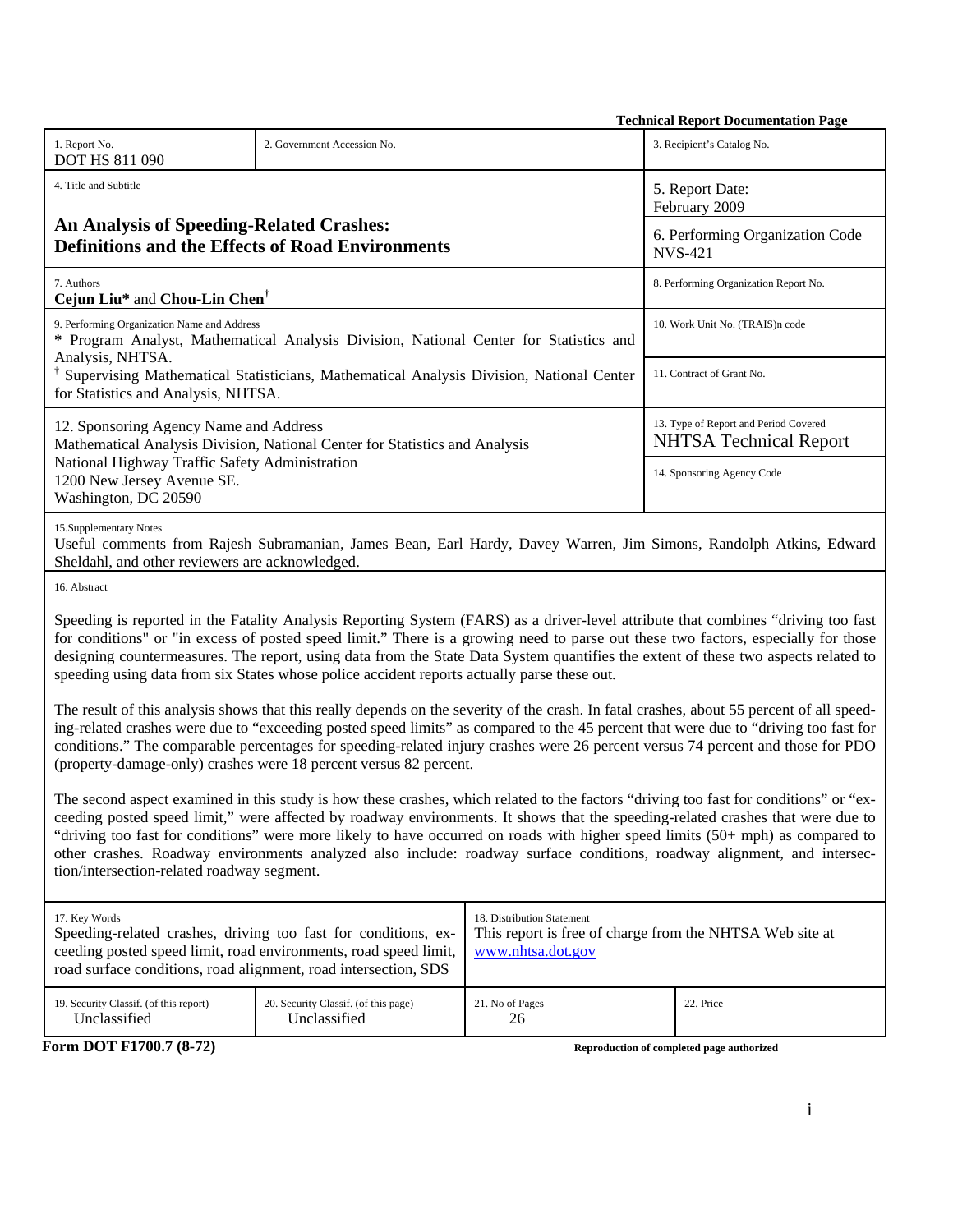#### **Table of Contents**

| 5.2 Speeding-Related Crashes by Road Surface Conditions and by Month  10 |  |
|--------------------------------------------------------------------------|--|
|                                                                          |  |
|                                                                          |  |
|                                                                          |  |
|                                                                          |  |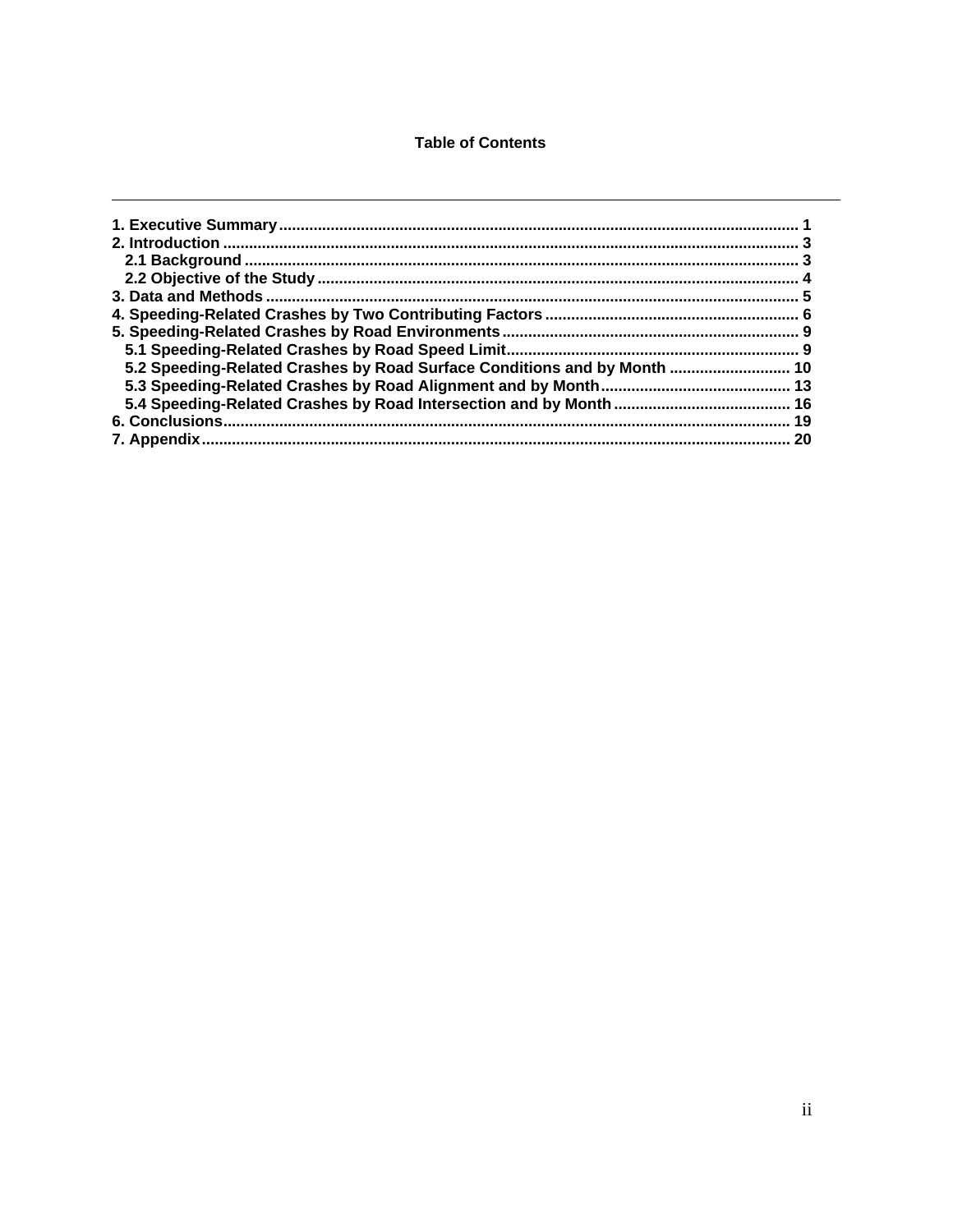# **1. Executive Summary**

Speeding is one of the most common contributing factors of traffic crashes. Data extracted from the Fatality Analysis Reporting System (FARS) show that the driver-level attribute "driving too fast for conditions or in excess of posted speed limit" is the critical contributing factor in more than 99 percent of all speeding-related fatal crashes, as defined by the National Highway Traffic Safety Administration. A marginal number of drivers were determined to be speeding through citations of speeding violations reported to FARS.

In this study, two aspects related to speeding-related crashes are examined. One is how each of the two individual factors, "driving too fast for conditions" (DTFFC) and "exceeding posted speed limit" (EPSL), contributed to speeding-related crashes. The other aspect is how these speeding-related crashes, which related to the factor DTFFC or EPSL were affected by road environments. Road environments examined include: posted speed limit, road surface conditions, road alignment, and road intersection/intersection-related. Data from NHTSA's State Data System (SDS) was used in the analyses.

Some highlights of the findings of this analysis are presented below:

- In fatal crashes, about 55 percent of all speeding-related crashes were due to EPSL as compared to the 45 percent that were due to DTFFC.
- A marginal number (about 0.4 percent) of all fatal crashes were determined to be speeding-related through citations of speeding violations issued to the driver.
- In speeding-related crashes that resulted in one or more injuries, about 26 percent of the crashes were due to EPSL as compared to the 74 percent that were due to DTFFC.
- In speeding-related property-damage-only crashes, about 18 percent of the crashes were due to EPSL as compared to the 82 percent that were due to DTFFC.
- $\bullet$ The percentage of all crashes that were speeding-related (DTFFC or EPSL) varied considerably among the States, from about 6 percent to about 20 percent of all crashes. The variance of the population density, road speed limit, weather conditions, economic status, education level, etc. among the States might have played a role in this difference.
- Speeding-related crashes that were due to DTFFC were more likely to have occurred on roads with higher speed limits (50+ mph) as compared to other crashes. Speeding-related crashes that were due to EPSL occur on either lower speed limit (less than 50 mph) roads or higher speed limit (50+ mph) roads as compared to other crashes.

\_\_\_\_\_\_\_\_\_\_\_\_\_\_\_\_\_\_\_\_\_\_\_\_\_\_\_\_\_\_\_\_\_\_\_\_\_\_\_\_\_\_\_\_\_\_\_\_\_\_\_\_\_\_\_\_\_\_\_\_\_\_\_\_\_\_\_\_\_\_\_\_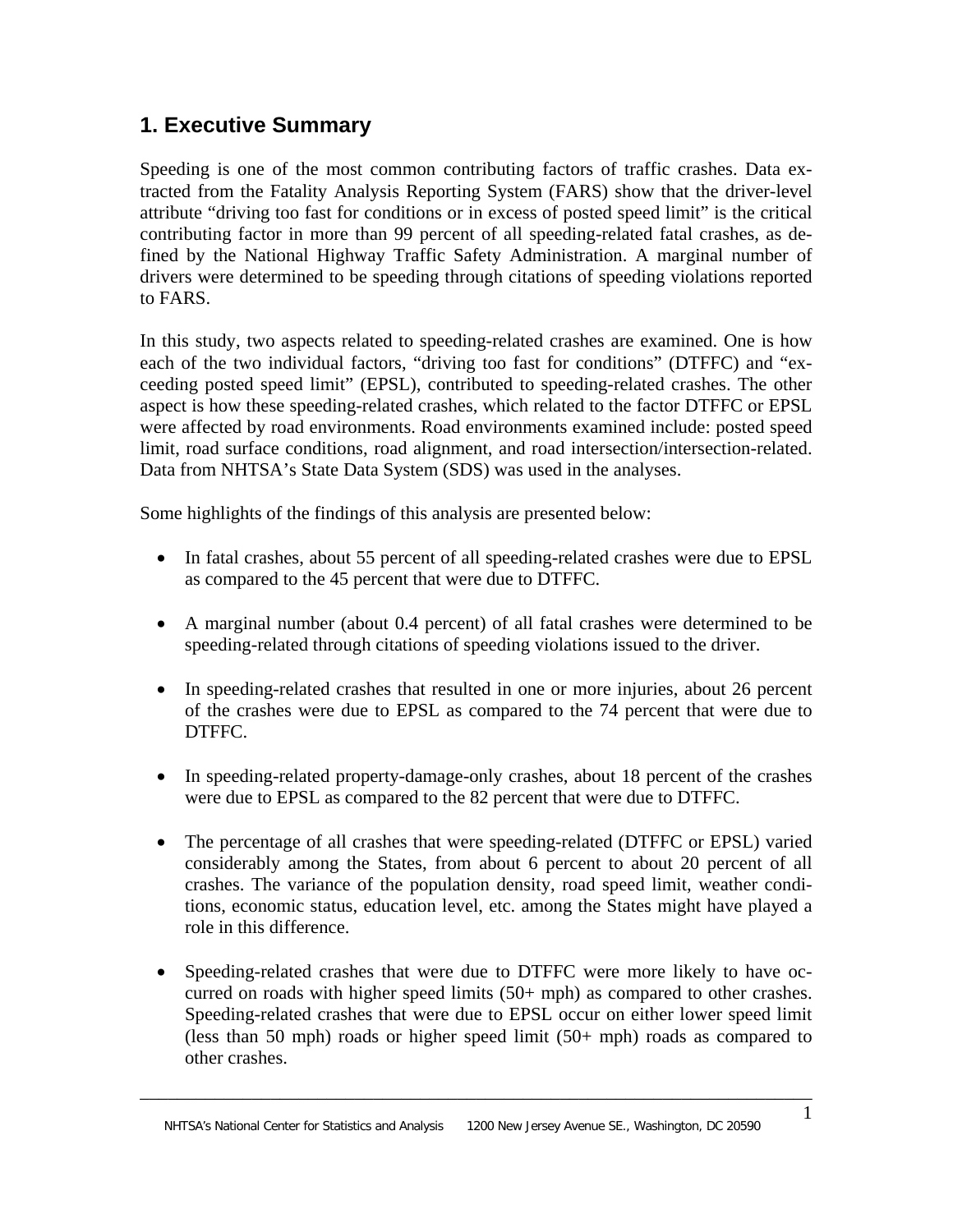- In speeding-related crashes that were due to DTFFC, the relative proportions of crashes that occurred under adverse road surface conditions ("Snowy/Slushy/Icy/Slippery" and "Wet") were much higher during cooler months (December to March), as compared to other crashes. This seasonality was relatively weak as a contributing factor in speeding-related crashes that were due to the factor EPSL.
- The relative proportion of crashes that occurred on the curved sections of the road was much higher in speeding-related (DTFFC or EPSL) crashes. There was no important variation of this relative proportion across the month of the year.
- $\bullet$ Speeding-related (DTFFC or EPSL) crashes were more likely to have occurred on non-intersection/non-intersection-related stretches of roads. There was no important variation of this relative proportion across the month of the year.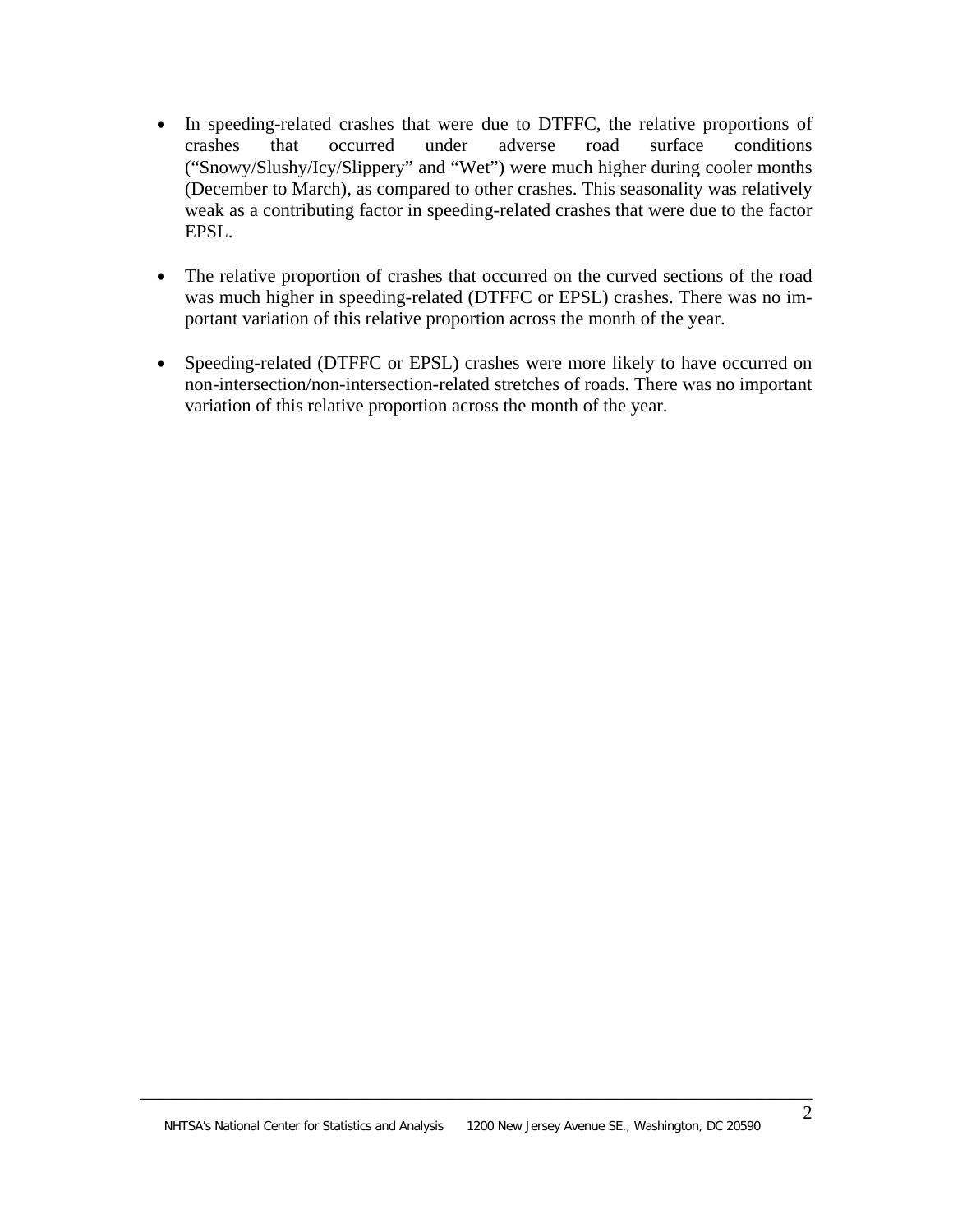# **2. Introduction**

# **2.1 Background**

 $\overline{a}$ 

Speeding is one of the most prevalent factors contributing to traffic crashes. It reduces a driver's ability to steer safely around curves or objects in the roadway, extends the distance necessary to stop a vehicle, and increases the distance a vehicle travels while a driver reacts to a dangerous situation. Higher crash speeds also reduce the ability of vehicle, restraint system, and roadway hardware such as guardrails, barriers, and impact attenuators to protect vehicle occupants.

In 2007, about 31 percent of all fatal crashes were speeding-related resulting in 13,040 fatalities. The economic cost to society of speeding-related crashes is estimated by NHTSA to be  $$40.4$  billion per year.<sup>1</sup>

NHTSA defines a crash to be speeding-related if any driver involved in the crash is charged with a speeding-related offense or if a police officer indicates that racing, driving too fast for conditions, or exceeding the posted speed limit was a contributing factor in the crash. $12$ 

In Table 1, the speeding-related fatal crashes by NHTSA definition during 2001-2007 are displayed. Data was extracted from the Fatality Analysis Reporting System (FARS). It shows that driver-level DTFFC or EPSL are the critical contributing factors in more than 99 percent of all speeding-related fatal crashes. Also, the number of violation charges issued to speeding drivers is small in fatal crashes.

In FARS, there was no information to parse out the relative contributions the factors DTFFC or EPSL made to speeding-related fatal crashes. From research and engineering aspects, it is particularly relevant to examine how these two individual factors contributed to speeding-related crashes. While FARS does not parse out these two factors, some States in NHTSA's State Data System (SDS) have information that would facilitate such an analysis.<sup>3</sup> Six States (Kansas, Kentucky, Maryland, Montana, North Carolina, and Wisconsin) had specific information on whether the driver was traveling too fast for conditions or exceeding the posted speed limit. Also, information on road environments was available in the data from these six States.

<sup>1</sup> *Traffic Safety Facts 2007: Speeding,* (October 2008). DOT HS 810 998. Washington, DC: National Highway Traffic Safety Administration.

<sup>2</sup> Liu, C., Chen, C.-L., Subramanian, R., & Utter, D. (June 2005). *Analysis of Speeding-Related Fatal Motor Vehicle Traffic Crashes.* NHTSA Technical Report DOT HS 809 839. Washington, DC: National Highway Traffic Safety Administration.

<sup>3</sup> *State Data System Crash Data Report: 1990 – 1999* (July 2002). DOT HS 809 504. Washington, DC: National Highway Traffic Safety Administration.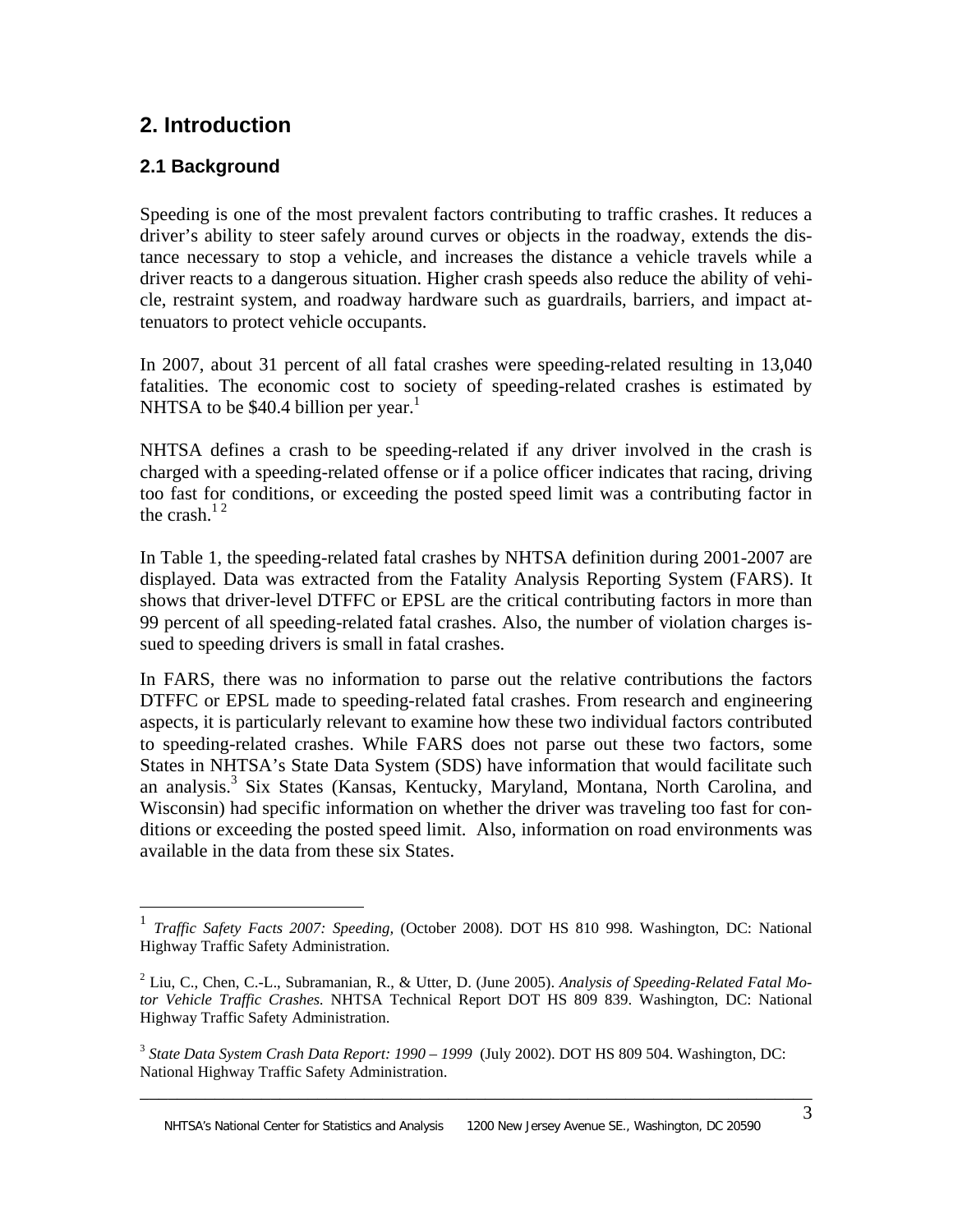| Year        | <b>Driving Too Fast for Conditions</b><br>or<br><b>In Excess of Posted Speed Limit*</b> |               | Racing*<br><b>(Since 1998)</b> |               | <b>Speed-Related</b><br>Offenses**<br><b>(Since 1997)</b> |               | <b>Total</b>  |               |  |
|-------------|-----------------------------------------------------------------------------------------|---------------|--------------------------------|---------------|-----------------------------------------------------------|---------------|---------------|---------------|--|
|             | <b>Number</b>                                                                           | $\frac{0}{0}$ | <b>Number</b>                  | $\frac{0}{0}$ | <b>Number</b>                                             | $\frac{1}{2}$ | <b>Number</b> | $\frac{0}{0}$ |  |
| 2001        | 11.179                                                                                  | 99.21         | 38                             | 0.34          | 51                                                        | 0.45          | 11,268        | 100           |  |
| 2002        | 12,046                                                                                  | 99.42         | 24                             | 0.20          | 46                                                        | 0.38          | 12,116        | 100           |  |
| 2003        | 11,798                                                                                  | 99.41         | 28                             | 0.24          | 42                                                        | 0.35          | 11,868        | 100           |  |
| 2004        | 11,594                                                                                  | 99.31         | 23                             | 0.20          | 57                                                        | 0.49          | 11,674        | 100           |  |
| 2005        | 11,958                                                                                  | 99.46         | 25                             | 0.21          | 40                                                        | 0.33          | 12,023        | 100           |  |
| 2006        | 12,016                                                                                  | 99.45         | 27                             | 0.22          | 39                                                        | 0.32          | 12,082        | 100           |  |
| 2007        | 11,586                                                                                  | 99.37         | 30                             | 0.26          | 43                                                        | 0.37          | 11,659        | 100           |  |
| <b>BY A</b> |                                                                                         |               |                                |               |                                                           |               |               |               |  |

**Table 1: Speeding-Related Fatal Crashes by NHTSA Definition During 2001-2007** 

**Notes:**<br>\*Driver-level related factors.

\*\*Violations charged, which includes: racing, speeding (above speed limit), speed greater than reasonable and prudent (not necessarily over the speed limit), exceeding special speed limit (e.g., for trucks, buses, or on bridge, in school zone, etc.), energy speed (exceeding 55 mph, non-pointable), and general speed-related violations.

**Source:** FARS 2001-2007.

Based on the basic rules governing the speed of vehicles (for a law enforcement officer to issue a speeding ticket to a vehicle driver) in each of the six States (Kansas, Kentucky, Maryland, Montana, North Carolina, and Wisconsin), the "road environment" is one of the key factors related to speeding-related crashes (see Appendix).

In another study, speeding-related fatalities, as a percentage of the total fatalities by month, were higher in cooler months.<sup>4</sup> This study also analyzed the seasonal variation of speeding-related crashes.

## **2.2 Objective of the Study**

Two aspects related to speeding crashes are examined in this study. One is how the two individual factors, DTFFC and EPSL, contribute to speeding-related crashes. The other one is how these speeding-related crashes are affected by road environments.

 4 Liu, C., Chen, C.-L., & Utter, D. *Speeding-Related Crash Fatalities by Month, Day, and Selected Holiday Periods*, NHTSA Crash•Stats. July 2005. DOT HS 809 890. Washington, DC: National Highway Traffic Safety Administration.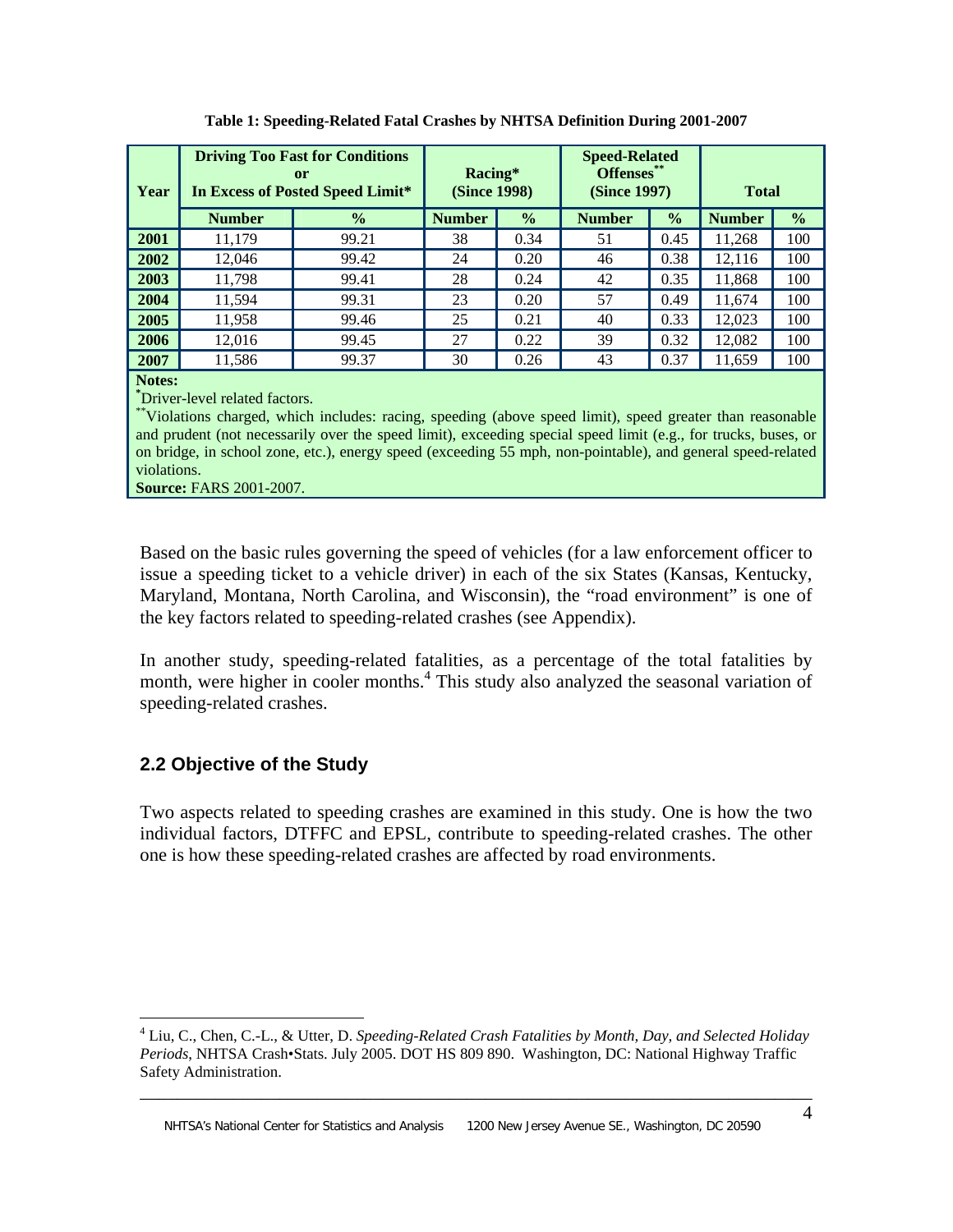# **3. Data and Methods**

The primary database used in this study was NHTSA's State Data System (SDS) database. Two individual variables, DTFFC and EPSL, were available in some States in this database. The SDS is a census of all crashes (fatal, injury, and property-damage-only crashes) that are extracted from police accident reports from 31 States.<sup>3</sup>

In this study, "speeding-related crashes" are defined as the crashes that are related to DTFFC or EPSL. The comparison group in the study, "other crashes," includes crashes other than two types of speeding-related crashes mentioned above.  $^{\dagger}$ 

The following factors that relate to the road environment are examined:

- Posted speed limit;
- Road surface conditions: dry, wet, and snowy / slushy / icy (slippery);
- Road alignment: straight, curved; and
- Road intersection/intersection-related versus others.

Data from six States (Kansas, Kentucky, Maryland, Montana, North Carolina and Wisconsin) was used in the analysis. For these six States, all relevant variables – DTFFC, EPSL, and all road environment variables – were available in the SDS.<sup>†</sup> Crashes with unknown/missing values of above variables were not included in the analyses.

**<sup>†</sup>** It should be noted that there is a wide variety in the type and number of speeding-related crashes coded among the States, such as speed violation charged (e.g., exceeding posted speed limit), contributing factor (e.g., driving too fast for conditions), pre-crash critical event, etc. Here, two variables, DTFFC and EPSL, made up greater than 99 percent of the speeding-related fatal crashes, and therefore we focus this analysis on these two predominant factors.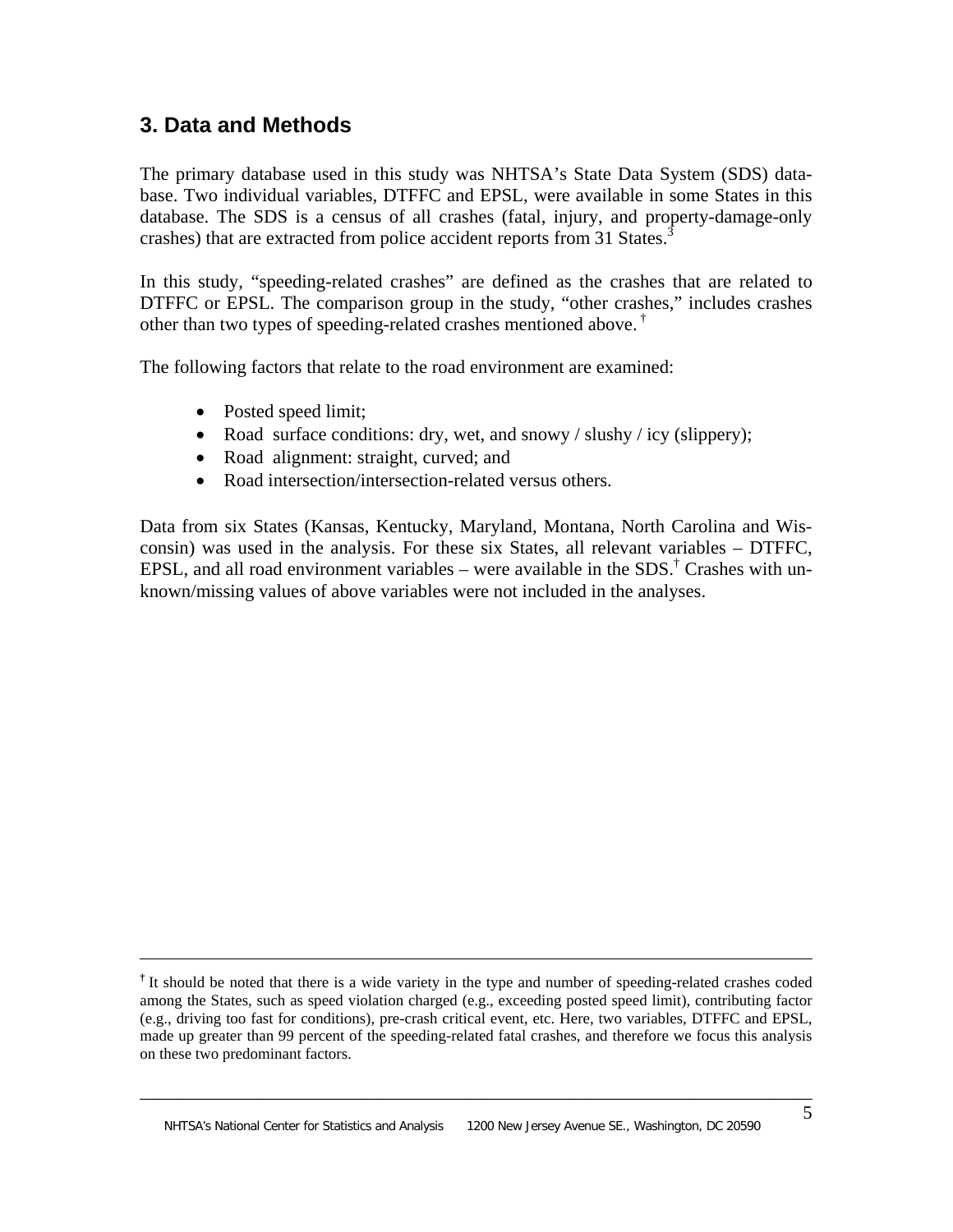# **4. Speeding-Related Crashes by Two Contributing Factors**

As shown in Table 2, the percentage of all crashes that were speeding-related crashes (DTFFC or EPSL) varied considerably among these six States (from 6% to 19.7%). Specific characteristics of each individual State (population density, speed limit, weather conditions, economic status, education level, etc.) could play a role.<sup>2</sup>

As shown in Table 3, the percentage of fatal speeding-related crashes due to EPSL were higher than those due to DTFFC (55% versus 45%). In speeding-related injury and property-damage-only crashes, the crashes due to EPSL were lower than those due to DTFFC (26% versus 74%, and 18% versus 82%, respectively).

Table 4 shows the comparisons of total and speeding-related (DTFFC or EPSL) fatal crashes between FARS and SDS in the six States. Two counts in FARS and SDS were close to each other in total fatal crashes and speeding-related fatal crashes for each individual State. The difference comes from many factors, such as the differences in data collection sources and the definition of fatal crashes (e.g., in FARS, data are collected from crashes that resulted in the death of a person within 30 days of the crash).

| <b>State</b>                                                                                                | <b>Total</b><br><b>Crashes</b> | <b>Speeding-Related</b><br>Crashes <sup>†</sup> | <b>Percentage of</b><br><b>Speeding-Related Crashes</b><br>(Yearly Average) |
|-------------------------------------------------------------------------------------------------------------|--------------------------------|-------------------------------------------------|-----------------------------------------------------------------------------|
| <b>Kansas</b> (1998-2003)                                                                                   | 467,551                        | 52,452                                          | 11.2                                                                        |
| <b>Kentucky</b> (2000-2002)                                                                                 | 464,287                        | 27,803                                          | 6.0                                                                         |
| <b>Maryland</b> (1998-2004)                                                                                 | 710,289                        | 139,983                                         | 19.7                                                                        |
| <b>Montana</b> (1998-2004)                                                                                  | 156,019                        | 30,191                                          | 19.4                                                                        |
| <b>North Carolina</b> (1994-1999)                                                                           | 1,399,833                      | 224,518                                         | 16.0                                                                        |
| <b>Wisconsin</b> (1998-2003)                                                                                | 856,328                        | 117,308                                         | 13.7                                                                        |
| <b>Total</b>                                                                                                | 4,054,307                      | 592,255                                         | 12.8                                                                        |
| Note: <sup>†</sup> Speeding-related crashes (fatal, injury, and property-damage-only) data is from Table 3. |                                |                                                 |                                                                             |
| <b>Source: State Data System (SDS)</b>                                                                      |                                |                                                 |                                                                             |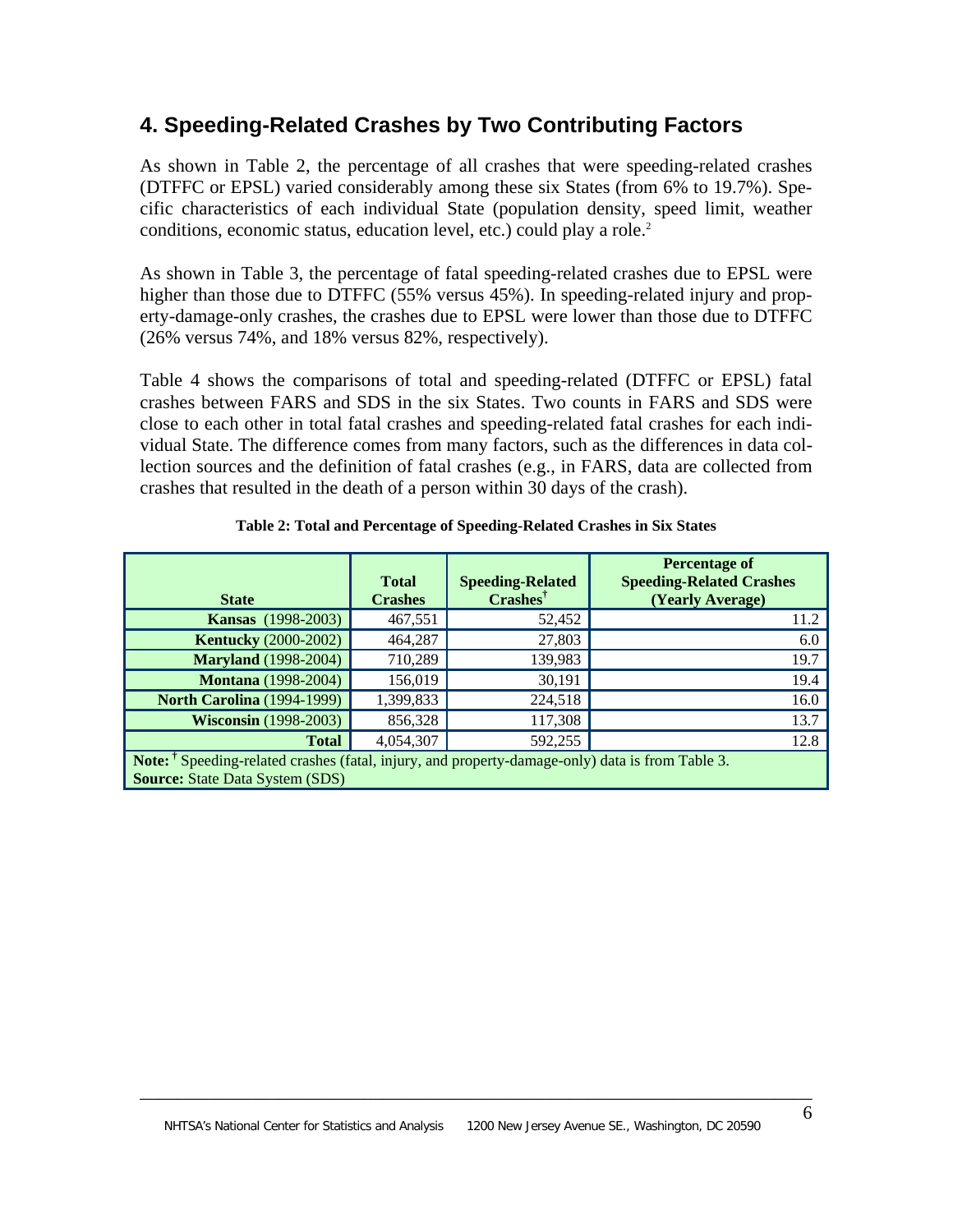|                                                             | <b>Speeding-Related Crashes</b>                                                      |               |                                               |                |              |  |  |  |  |  |  |
|-------------------------------------------------------------|--------------------------------------------------------------------------------------|---------------|-----------------------------------------------|----------------|--------------|--|--|--|--|--|--|
|                                                             | <b>Driving Too Fast</b><br><b>For Conditions</b>                                     |               | <b>Exceeding Posted</b><br><b>Speed Limit</b> |                |              |  |  |  |  |  |  |
| <b>State</b>                                                | <b>Number</b>                                                                        | $\frac{0}{0}$ | <b>Number</b>                                 | $\frac{0}{0}$  | <b>Total</b> |  |  |  |  |  |  |
|                                                             | <b>Fatal Crashes</b>                                                                 |               |                                               |                |              |  |  |  |  |  |  |
| <b>Kansas</b> (1998-2003)                                   | 492                                                                                  | 72            | 188                                           | 28             | 680          |  |  |  |  |  |  |
| <b>Kentucky</b> (2000-2002)                                 | 220                                                                                  | 46            | 262                                           | 54             | 482          |  |  |  |  |  |  |
| <b>Maryland</b> (1998-2004)                                 | 595                                                                                  | 42            | 811                                           | 58             | 1,406        |  |  |  |  |  |  |
| Montana (1998-2004)                                         | 405                                                                                  | 71            | 165                                           | 29             | 570          |  |  |  |  |  |  |
| <b>North Carolina</b> (1994-1999)                           | 1,196                                                                                | 35            | 2,203                                         | 65             | 3,399        |  |  |  |  |  |  |
| <b>Wisconsin</b> (1998-2003)                                | 592                                                                                  | 46            | 689                                           | 54             | 1,281        |  |  |  |  |  |  |
| <b>Total</b>                                                | 3,500                                                                                | 45            | 4,318                                         | 55             | 7,818        |  |  |  |  |  |  |
|                                                             | <b>Injury Crashes</b>                                                                |               |                                               |                |              |  |  |  |  |  |  |
| <b>Kansas</b> (1998-2003)                                   | 15,867                                                                               | 86            | 2,505                                         | 14             | 18,372       |  |  |  |  |  |  |
| <b>Kentucky</b> (2000-2002)                                 | 7,416                                                                                | 72            | 2,819                                         | 28             | 10,235       |  |  |  |  |  |  |
| <b>Maryland</b> (1998-2004)                                 | 46,433                                                                               | 80            | 11,737                                        | 20             | 58,170       |  |  |  |  |  |  |
| <b>Montana</b> (1998-2004)                                  | 9,374                                                                                | 89            | 1,101                                         | 11             | 10,475       |  |  |  |  |  |  |
| North Carolina (1994-1999)                                  | 70,491                                                                               | 66            | 36,237                                        | 34             | 106,728      |  |  |  |  |  |  |
| <b>Wisconsin</b> (1998-2003)                                | 32,897                                                                               | 75            | 10,722                                        | 25             | 43,619       |  |  |  |  |  |  |
| <b>Total</b>                                                | 182,478                                                                              | 74            | 65,121                                        | 26             | 247,599      |  |  |  |  |  |  |
|                                                             | <b>Property-Damage-Only Crashes</b>                                                  |               |                                               |                |              |  |  |  |  |  |  |
| <b>Kansas</b> (1998-2003)                                   | 30,668                                                                               | 92            | 2,732                                         | 8              | 33,400       |  |  |  |  |  |  |
| <b>Kentucky</b> (2000-2002)                                 | 14,131                                                                               | 83            | 2,955                                         | 17             | 17,086       |  |  |  |  |  |  |
| <b>Maryland</b> (1998-2004)                                 | 66,744                                                                               | 83            | 13,663                                        | 17             | 80,407       |  |  |  |  |  |  |
| <b>Montana</b> (1998-2004)                                  | 18,426                                                                               | 96            | 720                                           | $\overline{4}$ | 19,146       |  |  |  |  |  |  |
| <b>North Carolina</b> (1994-1999)                           | 85,621                                                                               | 75            | 28,770                                        | 25             | 114,391      |  |  |  |  |  |  |
| <b>Wisconsin</b> (1998-2003)                                | 61,335                                                                               | 85            | 11,073                                        | 15             | 72,408       |  |  |  |  |  |  |
| <b>Total</b>                                                | 276,925                                                                              | 82            | 59,913                                        | 18             | 336,838      |  |  |  |  |  |  |
|                                                             | <b>All Speeding-Related Crashes</b>                                                  |               |                                               |                |              |  |  |  |  |  |  |
| <b>Kansas</b> (1998-2003)                                   | 47,027                                                                               | 90            | 5,425                                         | 10             | 52,452       |  |  |  |  |  |  |
| <b>Kentucky</b> (2000-2002)                                 | 21,767                                                                               | 78            | 6,036                                         | 22             | 27,803       |  |  |  |  |  |  |
| Maryland (1998-2004)                                        | 113,772                                                                              | 81            | 26,211                                        | 19             | 139,983      |  |  |  |  |  |  |
| <b>Montana</b> (1998-2004)                                  | 28,205                                                                               | 93            | 1,986                                         | $\overline{7}$ | 30,191       |  |  |  |  |  |  |
| North Carolina (1994-1999)                                  | 157,308                                                                              | 70            | 67,210                                        | 30             | 224,518      |  |  |  |  |  |  |
| <b>Wisconsin</b> (1998-2003)                                | 94,824                                                                               | 81            | 22,484                                        | 19             | 117,308      |  |  |  |  |  |  |
| <b>Total</b>                                                | 462,903                                                                              | 78            | 129,352                                       | 22             | 592,255      |  |  |  |  |  |  |
| included in the table.<br><b>Source: State Data System.</b> | Note: Crashes with unknown/other severity and unknown/other speeding status were not |               |                                               |                |              |  |  |  |  |  |  |

**Table 3: Speeding-Related Crashes by Crash Severity in Six States**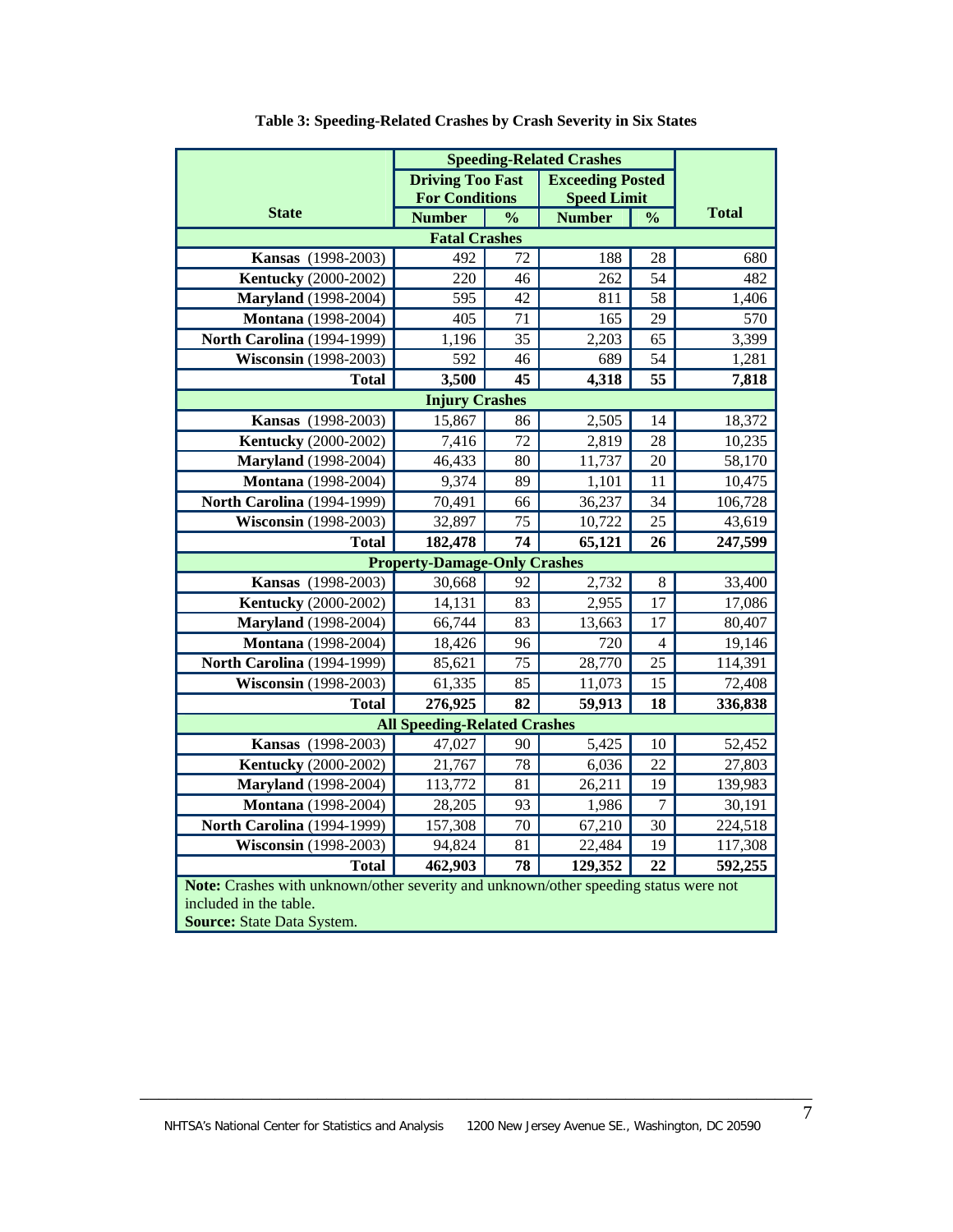|                                            |              | <b>Fatal Crashes in FARS</b> | <b>Fatal Crashes in SDS</b> |                         |  |  |  |  |  |
|--------------------------------------------|--------------|------------------------------|-----------------------------|-------------------------|--|--|--|--|--|
| <b>State</b>                               | <b>Total</b> | <b>Speeding-Related</b>      | <b>Total</b>                | <b>Speeding-Related</b> |  |  |  |  |  |
| <b>Kansas</b> (1998-2003)                  | 2,598        | 855                          | 2,606                       | 680                     |  |  |  |  |  |
| <b>Kentucky</b> (2000-2002)                | 2,293        | 432                          | 2,313                       | 482                     |  |  |  |  |  |
| <b>Maryland</b> (1998-2004)                | 4,016        | 1,319                        | 4,060                       | 1,406                   |  |  |  |  |  |
| <b>Montana</b> (1998-2004)                 | 1,486        | 628                          | 1,483                       | 570                     |  |  |  |  |  |
| <b>North Carolina</b> (1994-1999)          | 7,961        | 2,859                        | 8,006                       | 3,399                   |  |  |  |  |  |
| <b>Wisconsin</b> (1998-2003)               | 4,188        | 1,284                        | 4,210                       | 1,281                   |  |  |  |  |  |
| <b>Source:</b> FARS and State Data System. |              |                              |                             |                         |  |  |  |  |  |

**Table 4: Comparisons of Total and Speeding-Related Fatal Crashes Between FARS and SDS in Six States**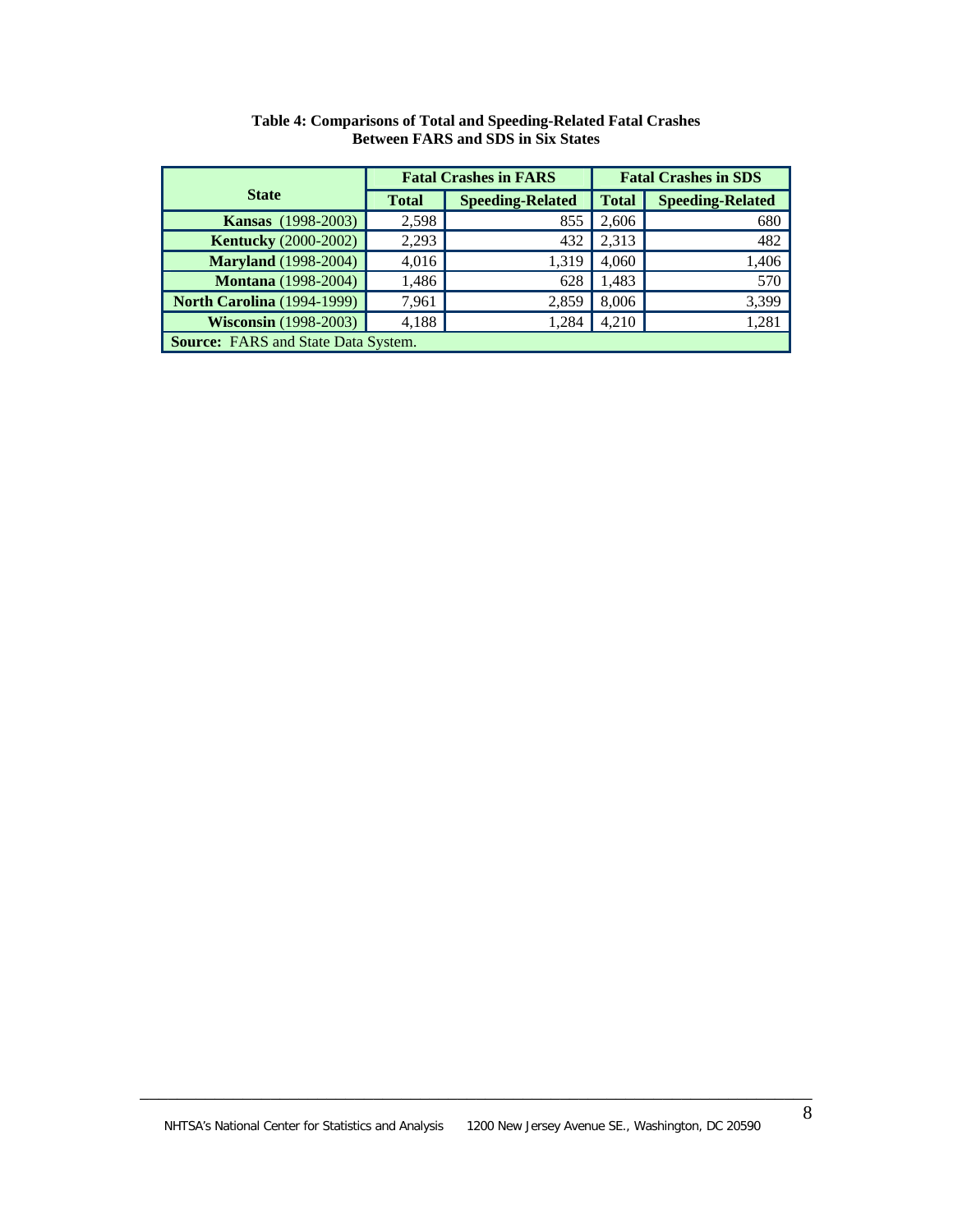# **5. Speeding-Related Crashes by Road Environments**

As pointed out in Section 2, speeding-related crash fatalities, as a percentage of total fatalities, are higher in cooler months.<sup>4</sup> Road environments could play a role.

Based on the basic rules governing speed of vehicles (for a law enforcement officer to issue a speeding ticket to a vehicle driver) in each of the six States, the road environments are key factors related to speeding-related crashes (see Appendix). The effects of road environments on speeding-related crashes are examined in this section.

Four factors related to road environments (speed limit, surface conditions, road alignment, and intersection/intersection-related) and the effect of seasonality (month) are also examined in this section.

# **5.1 Speeding-Related Crashes by Road Speed Limit**

Table 5 shows that the percentage of speeding-related crashes due to DTFFC on roads with higher speed limits (50+ mph) are all higher (red highlights) than the ones in other crashes (blue highlights) for these six States. That is, speeding-related crashes due to DTFFC are more likely to have occurred on roads with higher speed limits (50+ mph), as compared to other crashes.

Speeding-related crashes due to EPSL occur both on lower speed limit (less than 50 mph) roads (Kansas, Maryland, Montana, and Wisconsin) as well as on higher speed limit (50+ mph) roads (Kentucky and North Carolina), as compared to other crashes (blue highlights).

Therefore, on average, speeding-related crashes due to DTFFC resulted in more serious injuries to vehicle occupants and other road users per crash, as compared to other crashes (due to their occurrences on higher speed roads and hence the greater kinetic energy to be dissipated in the crash  $2$ ).

|                                                                                                                                                                                                     |        | $0-50$ mph $(\% )$ |              | $50+$ mph $(\% )$ |        |              |  |  |  |  |
|-----------------------------------------------------------------------------------------------------------------------------------------------------------------------------------------------------|--------|--------------------|--------------|-------------------|--------|--------------|--|--|--|--|
| <b>State</b>                                                                                                                                                                                        | DTFFC* | EPSL**             | <b>Other</b> | DTFFC*            | EPSL** | <b>Other</b> |  |  |  |  |
| <b>Kansas</b> (1998-2003)                                                                                                                                                                           | 53     | 78                 | 66           | 47                | 22     | 34           |  |  |  |  |
| <b>Kentucky</b> (2000-2002)                                                                                                                                                                         | 45     | 66                 | 72           | 55                | 34     | 28           |  |  |  |  |
| <b>Maryland</b> (1998-2004)                                                                                                                                                                         | 79     | 90                 | 87           | 21                | 10     | 13           |  |  |  |  |
| <b>Montana</b> (1998-2004)                                                                                                                                                                          | 53     | 73                 | 69           | 47                | 27     | 31           |  |  |  |  |
| <b>North Carolina</b> (1994-1999)                                                                                                                                                                   | 42     | 52                 | 78           | 58                | 48     | 22           |  |  |  |  |
| <b>Wisconsin</b> (1998-2003)                                                                                                                                                                        | 53     | 73                 | 64           | 47                | 27     | 36           |  |  |  |  |
| Notes: 1. "Driving too fast for conditions (DTFFC). ""Exceeding posted speed limit (EPSL). 2. Higher per-<br><u>. A contradicto de la contradicto de la contradicto de la contradicto de la con</u> |        |                    |              |                   |        |              |  |  |  |  |

centage of speeding-related crashes highlighted in red color, as compared to the ones in other crashes (all highlighted in blue color). **Source:** State Data System.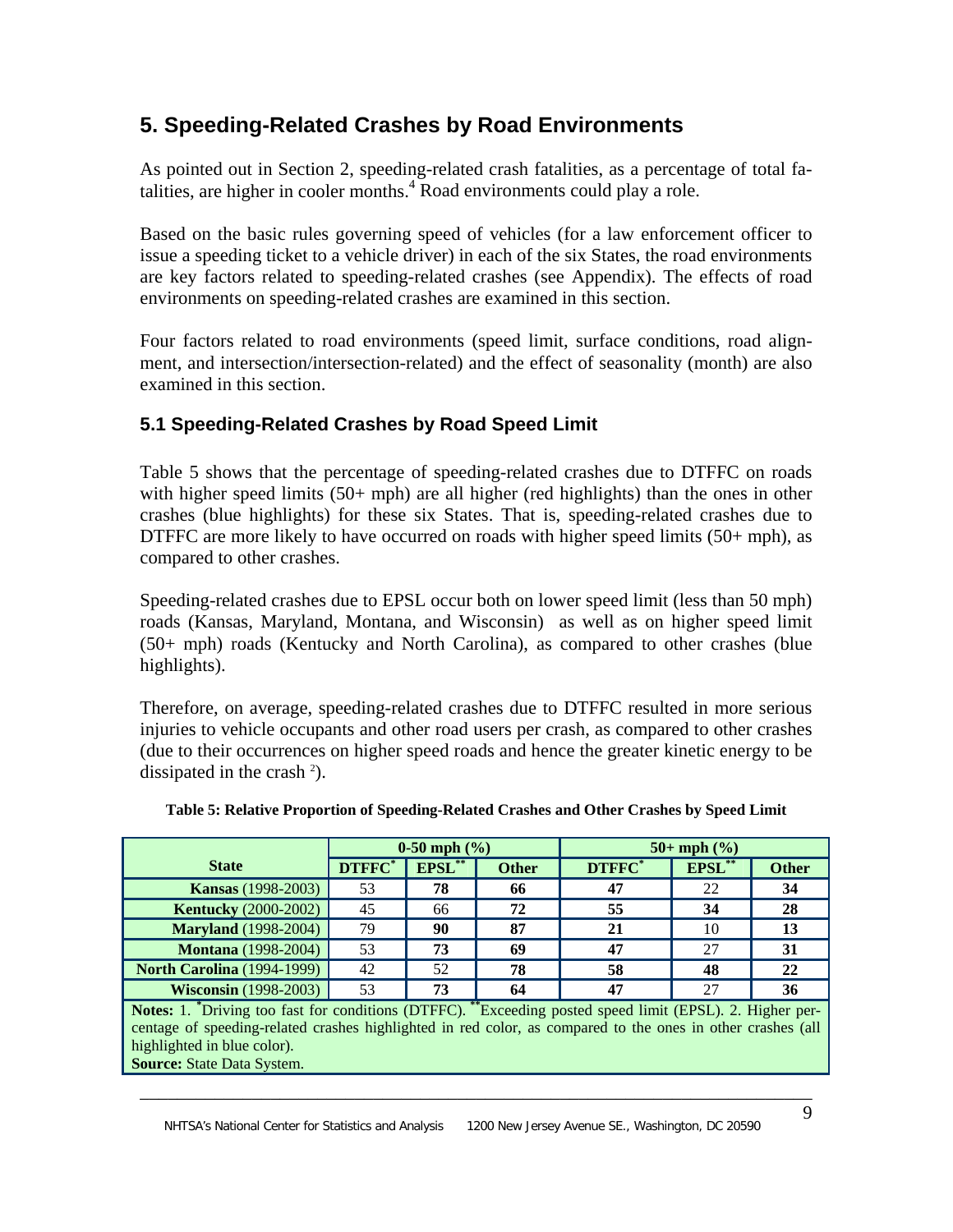## **5.2 Speeding-Related Crashes by Road Surface Conditions and by Month**

In speeding-related crashes (driving too fast for conditions, DTFFC), a higher proportion of crashes occurred on adverse road surface conditions ("Snowy/Slushy/Icy[Slippery]" and "Wet") during cooler months (December to March), as compared to other crashes (Figure 1 and Table 6). Important differences in the distribution of the relative proportions among these six States can be seen in Figure 1 and Table 6.

However, this seasonality was relatively weak in speeding-related crashes due to EPSL, compared with the speeding-related crashes due to DTFFC (see Table 6).

These studies show that there is an important effect of the road surface conditions with seasonality (month) on speeding-related crashes that related to the factor DTFFC. This could partially explain the fact that speeding-related crash fatalities, as a percentage of the total fatalities by month, are higher in cooler months.<sup>4</sup> In the winter season and under adverse road surface conditions, it could be easy for a vehicle to exceed a safe travel speed (this safe travel speed might need to be lower than the posted speed limit).<sup>5</sup>

| <b>State</b> | <b>Crash</b>                      | Jan  | <b>Feb</b> | <b>Mar</b> | Apr  | <b>May</b> | Jun  | Jul  | <b>Aug</b> | <b>Sept</b> | Oct  | <b>Nov</b> | <b>Dec</b> |
|--------------|-----------------------------------|------|------------|------------|------|------------|------|------|------------|-------------|------|------------|------------|
|              | <b>DTFFC</b>                      | 79.6 | 74.9       | 66.8       | 45.4 | 37.9       | 42.1 | 27.8 | 30.2       | 39.2        | 41.6 | 38.4       | 76.3       |
| <b>KS</b>    | <b>EPSL</b>                       | 19.9 | 22.3       | 16.3       | 13.0 | 10.0       | 8.7  | 5.1  | 4.3        | 8.1         | 10.8 | 9.5        | 17.8       |
|              | <b>Others</b>                     | 29.6 | 26.6       | 22.9       | 14.6 | 10.8       | 10.3 | 6.3  | 6.5        | 10.5        | 12.8 | 10.9       | 24.5       |
|              | <b>DTFFC</b>                      | 90.9 | 82.0       | 78.4       | 75.2 | 74.3       | 73.6 | 74.5 | 67.8       | 76.2        | 74.0 | 81.5       | 92.0       |
| KY           | <b>EPSL</b>                       | 22.8 | 16.4       | 17.1       | 14.8 | 10.9       | 8.8  | 6.1  | 8.0        | 10.2        | 13.7 | 20.0       | 29.7       |
|              | <b>Others</b>                     | 33.2 | 23.0       | 22.2       | 17.6 | 17.4       | 14.4 | 12.6 | 11.0       | 17.1        | 18.1 | 24.8       | 40.9       |
|              | <b>DTFFC</b>                      | 74.4 | 68.4       | 61.4       | 58.6 | 56.9       | 55.6 | 47.3 | 47.8       | 54.4        | 48.5 | 60.0       | 64.2       |
| <b>MD</b>    | <b>EPSL</b>                       | 23.3 | 19.4       | 17.2       | 17.0 | 16.7       | 16.0 | 11.5 | 12.3       | 14.8        | 14.0 | 18.3       | 17.2       |
|              | <b>Others</b>                     | 32.7 | 29.1       | 22.6       | 21.8 | 20.3       | 16.9 | 13.0 | 13.4       | 16.7        | 15.3 | 19.8       | 24.0       |
|              | <b>DTFFC</b>                      | 95.9 | 92.5       | 85.5       | 65.9 | 40.6       | 30.7 | 11.9 | 13.2       | 27.4        | 56.8 | 90.3       | 94.1       |
| <b>MT</b>    | <b>EPSL</b>                       | 37.4 | 29.9       | 21.2       | 10.8 | 9.7        | 9.1  | 2.2  | 3.0        | 4.4         | 10.9 | 21.6       | 36.6       |
|              | <b>Others</b>                     | 61.5 | 46.5       | 32.1       | 17.4 | 13.4       | 11.6 | 4.1  | 4.2        | 9.0         | 14.3 | 31.7       | 47.0       |
|              | <b>DTFFC</b>                      | 72.8 | 68.6       | 43.8       | 35.2 | 28.0       | 42.2 | 38.5 | 34.3       | 43.9        | 37.6 | 42.8       | 53.8       |
| NC           | <b>EPSL</b>                       | 30.3 | 27.1       | 19.1       | 14.4 | 11.0       | 16.3 | 13.9 | 10.8       | 17.0        | 14.4 | 18.9       | 24.3       |
|              | <b>Others</b>                     | 31.0 | 30.1       | 20.2       | 16.2 | 10.4       | 17.9 | 14.4 | 11.7       | 18.9        | 15.5 | 19.9       | 23.0       |
|              | <b>DTFFC</b>                      | 94.9 | 90.9       | 84.5       | 68.8 | 46.3       | 44.2 | 30.1 | 36.2       | 42.2        | 52.6 | 74.9       | 90.4       |
| WI           | <b>EPSL</b>                       | 42.5 | 31.5       | 20.9       | 14.4 | 12.3       | 9.5  | 4.9  | 7.3        | 9.1         | 12.5 | 17.3       | 31.0       |
|              | <b>Others</b>                     | 55.7 | 40.3       | 28.8       | 21.2 | 16.1       | 12.5 | 6.3  | 9.1        | 11.5        | 16.5 | 22.4       | 41.7       |
|              | <b>Source: State Data System.</b> |      |            |            |      |            |      |      |            |             |      |            |            |

**Table 6: Relative Proportion of Speeding-Related Crashes (DTFFC & EPSL) and Other Crashes Under Adverse Road Surface Conditions (Snowy/Slushy/Icy [Slippery] and Wet)** 

 $\overline{a}$ <sup>5</sup> *Speed Management Strategic Initiative.* September 2005. DOT HS 809 924. Washington, DC: National Highway Traffic Safety Administration.

\_\_\_\_\_\_\_\_\_\_\_\_\_\_\_\_\_\_\_\_\_\_\_\_\_\_\_\_\_\_\_\_\_\_\_\_\_\_\_\_\_\_\_\_\_\_\_\_\_\_\_\_\_\_\_\_\_\_\_\_\_\_\_\_\_\_\_\_\_\_\_\_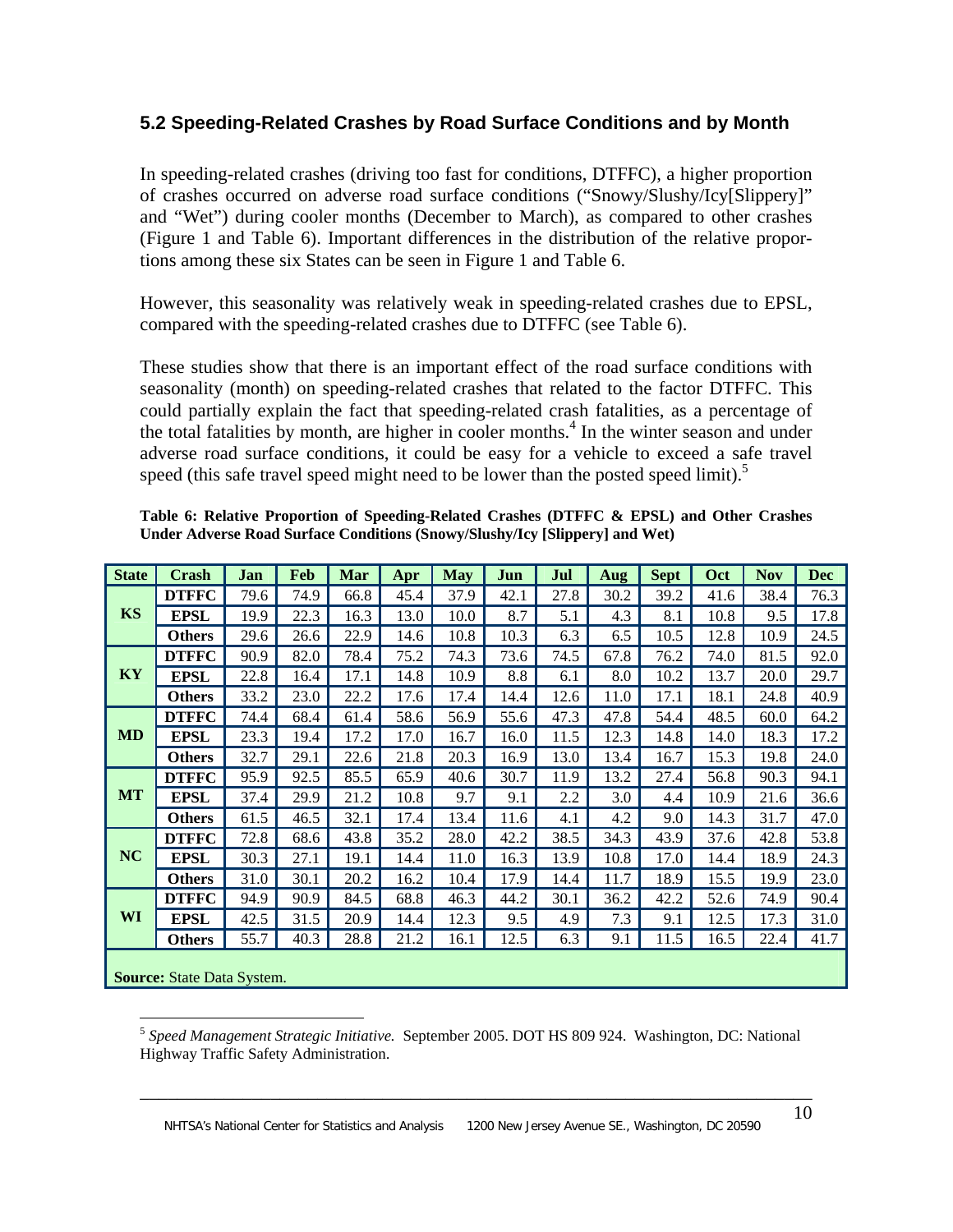

**Figure 1: Relative Proportion of Speeding-Related Crashes (Driving Too Fast for Conditions, DTFFC) and Other Crashes by Road Surface Condition and by Month in Six States** 



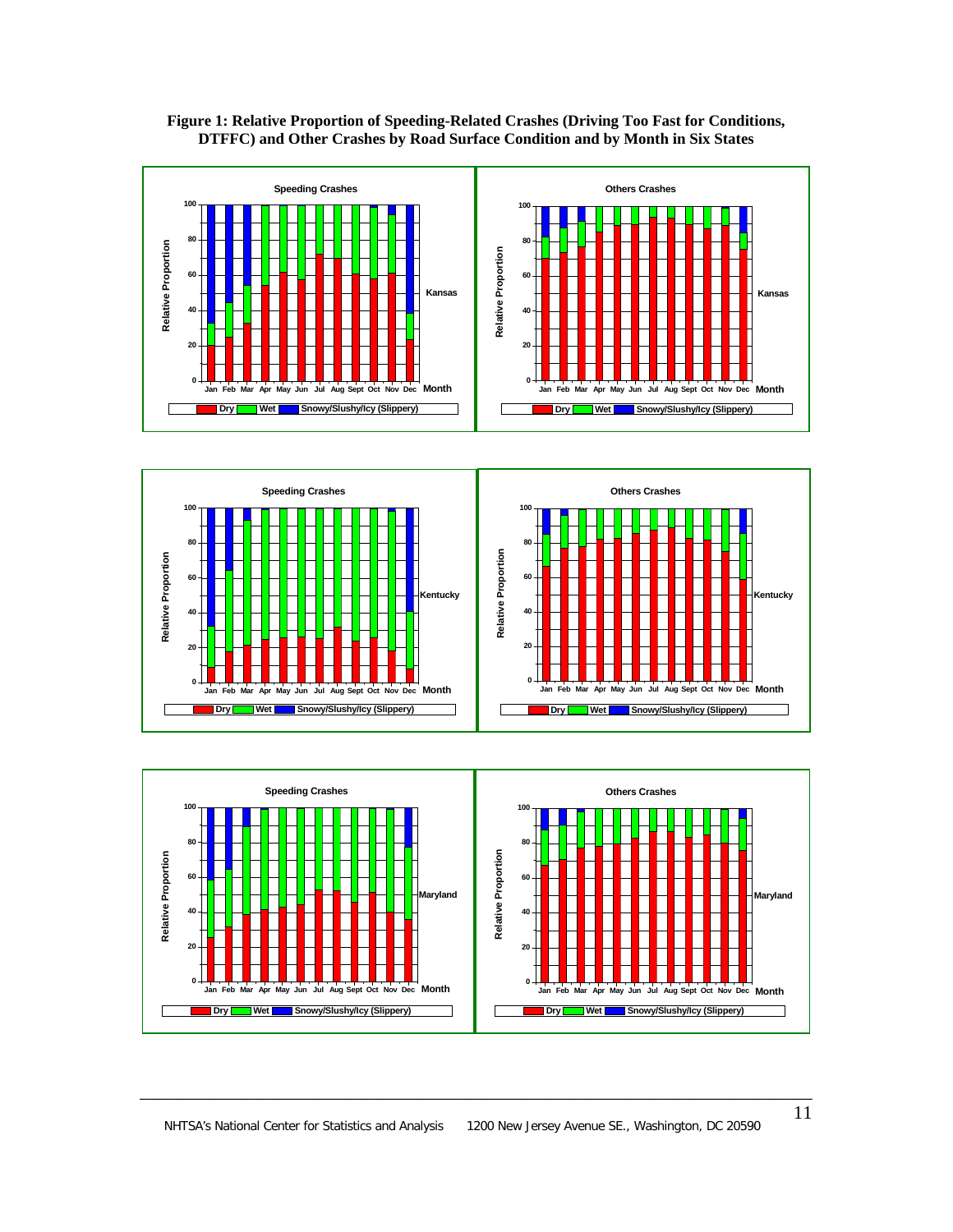





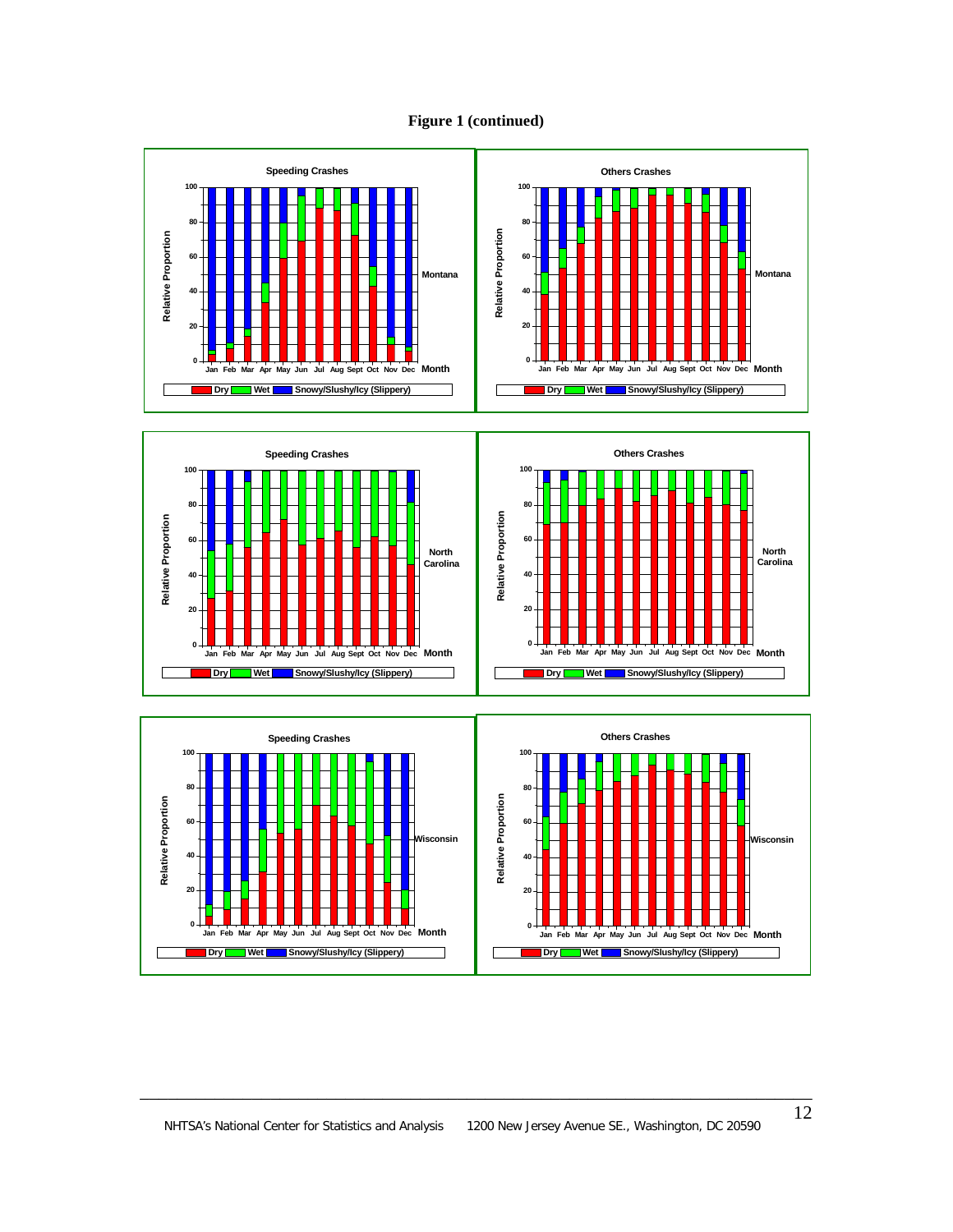## **5.3 Speeding-Related Crashes by Road Alignment and by Month**

The relative proportion of crashes that occurred on curved roads is much higher in speeding-related crashes that were due to the factor DTFFC, when compared to other crashes (Figure 2 and Table 7). There is no important variation of this relative proportion across the months. Also, important differences in the distribution of the relative proportions among these six States are shown.

Note that the above characteristics can also be observed in speeding-related crashes due to the factor EPSL (see Table 7).

Therefore, both types of speeding-related crashes (DTFFC and EPSL) are more likely to have occurred on curved roads.

| Table 7: Relative Proportion of Speeding-Related Crashes (DTFFC & EPSL) and Other Crashes on |  |  |
|----------------------------------------------------------------------------------------------|--|--|
| <b>Curved Roads</b>                                                                          |  |  |

| <b>State</b> | <b>Crash</b>                      | Jan  | <b>Feb</b> | Mar  | Apr  | <b>May</b> | Jun  | Jul  | Aug  | <b>Sept</b> | Oct  | <b>Nov</b> | <b>Dec</b> |
|--------------|-----------------------------------|------|------------|------|------|------------|------|------|------|-------------|------|------------|------------|
|              | <b>DTFFC</b>                      | 19.7 | 16.7       | 18.8 | 18.1 | 20.1       | 20.4 | 21.0 | 20.4 | 19.2        | 19.8 | 19.7       | 17.2       |
| <b>KS</b>    | <b>EPSL</b>                       | 21.8 | 21.2       | 20.1 | 23.9 | 24.0       | 20.7 | 25.8 | 22.8 | 20.3        | 21.9 | 22.9       | 19.7       |
|              | <b>Others</b>                     | 7.1  | 6.9        | 6.7  | 6.0  | 6.2        | 6.3  | 6.5  | 6.3  | 5.9         | 6.0  | 6.1        | 6.9        |
|              | <b>DTFFC</b>                      | 49.5 | 46.5       | 50.5 | 52.6 | 52.6       | 55.2 | 56.8 | 54.6 | 55.8        | 55.4 | 53.2       | 44.9       |
| KY           | <b>EPSL</b>                       | 40.9 | 47.2       | 42.5 | 41.7 | 39.6       | 42.5 | 43.2 | 40.2 | 44.6        | 37.7 | 41.7       | 40.5       |
|              | <b>Others</b>                     | 18.7 | 15.7       | 15.7 | 15.3 | 16.4       | 16.5 | 16.6 | 16.1 | 16.5        | 16.0 | 16.5       | 17.3       |
|              | <b>DTFF</b>                       | 31.7 | 29.0       | 29.5 | 28.9 | 30.0       | 30.1 | 30.9 | 30.6 | 29.9        | 29.6 | 32.3       | 30.0       |
| <b>MD</b>    | <b>EPSL</b>                       | 34.9 | 34.2       | 34.4 | 35.8 | 34.5       | 35.0 | 36.4 | 34.2 | 32.7        | 34.5 | 34.4       | 34.8       |
|              | <b>Others</b>                     | 10.6 | 10.0       | 9.3  | 9.4  | 9.5        | 9.1  | 9.3  | 9.2  | 9.3         | 9.4  | 10.0       | 9.8        |
|              | <b>DTFFC</b>                      | 31.6 | 34.7       | 32.3 | 42.1 | 50.3       | 53.6 | 55.7 | 53.5 | 47.5        | 44.9 | 39.6       | 34.8       |
| <b>MT</b>    | <b>EPSL</b>                       | 30.8 | 30.7       | 30.8 | 32.9 | 38.3       | 41.5 | 37.9 | 36.4 | 33.6        | 34.6 | 36.4       | 28.3       |
|              | <b>Others</b>                     | 12.6 | 12.7       | 12.1 | 12.3 | 11.9       | 12.7 | 13.0 | 13.0 | 12.3        | 12.1 | 13.2       | 11.7       |
|              | <b>DTFFC</b>                      | 43.0 | 41.8       | 48.6 | 49.5 | 50.9       | 48.5 | 49.6 | 50.1 | 47.9        | 50.3 | 50.9       | 48.6       |
| NC           | <b>EPSL</b>                       | 44.1 | 44.2       | 45.7 | 44.5 | 45.6       | 45.2 | 45.7 | 45.4 | 45.7        | 46.0 | 45.6       | 46.1       |
|              | <b>Others</b>                     | 9.4  | 8.7        | 8.0  | 7.9  | 8.0        | 8.3  | 8.3  | 8.3  | 8.1         | 8.3  | 8.0        | 7.9        |
|              | <b>DTFFC</b>                      | 25.1 | 27.2       | 26.8 | 29.2 | 33.9       | 35.1 | 38.5 | 37.6 | 35.4        | 33.7 | 33.2       | 27.8       |
| WI           | <b>EPSL</b>                       | 25.2 | 24.0       | 23.0 | 27.4 | 25.6       | 26.7 | 28.0 | 28.7 | 27.4        | 26.6 | 26.5       | 24.5       |
|              | <b>Others</b>                     | 10.0 | 9.3        | 9.2  | 8.0  | 7.6        | 8.1  | 8.4  | 8.1  | 8.0         | 8.0  | 9.3        | 10.2       |
|              | <b>Source: State Data System.</b> |      |            |      |      |            |      |      |      |             |      |            |            |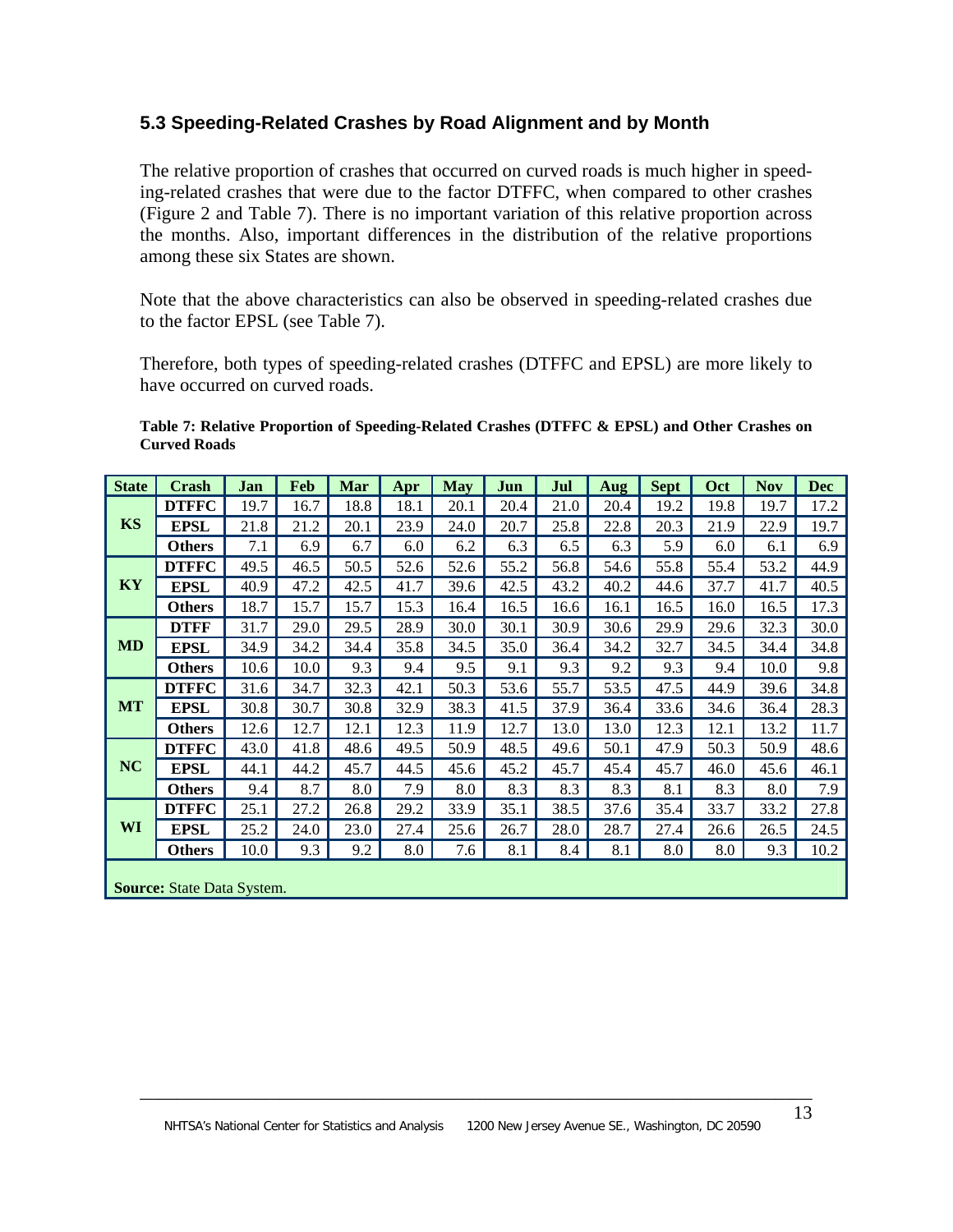

**Figure 2: Relative Proportion of Speeding-Related Crashes (Driving Too Fast for Conditions) and Other Crashes by Road Alignment and by Month in Six States** 

**Jan Feb Mar Apr May Jun Jul Aug Sept Oct Nov Dec Month**

**EXTERN** Straight Curved

**0**

**20**

\_\_\_\_\_\_\_\_\_\_\_\_\_\_\_\_\_\_\_\_\_\_\_\_\_\_\_\_\_\_\_\_\_\_\_\_\_\_\_\_\_\_\_\_\_\_\_\_\_\_\_\_\_\_\_\_\_\_\_\_\_\_\_\_\_\_\_\_\_\_\_\_

**0**

**20**

**Jan Feb Mar Apr May Jun Jul Aug Sept Oct Nov Dec Month**

**EXTERN** Straight Curved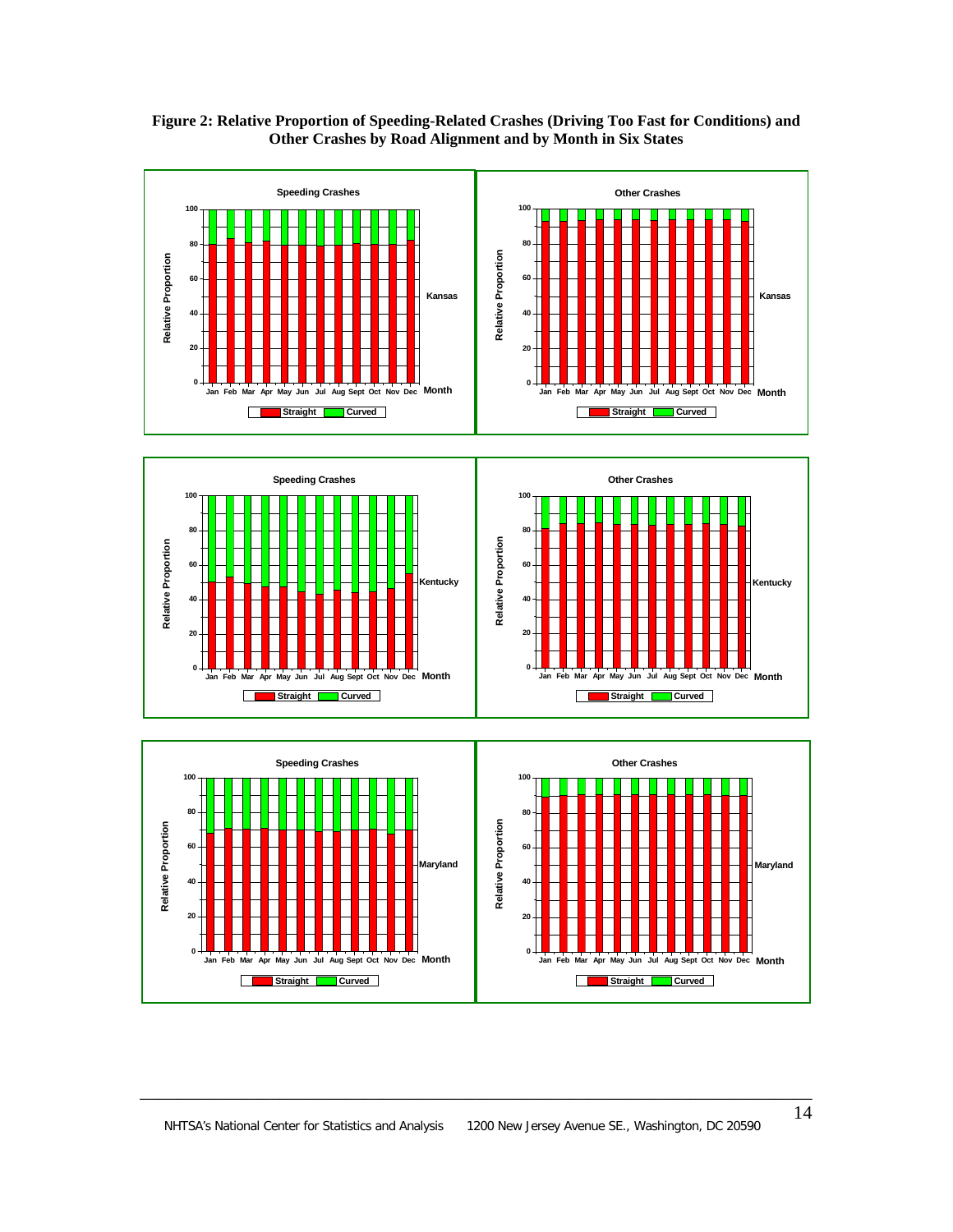





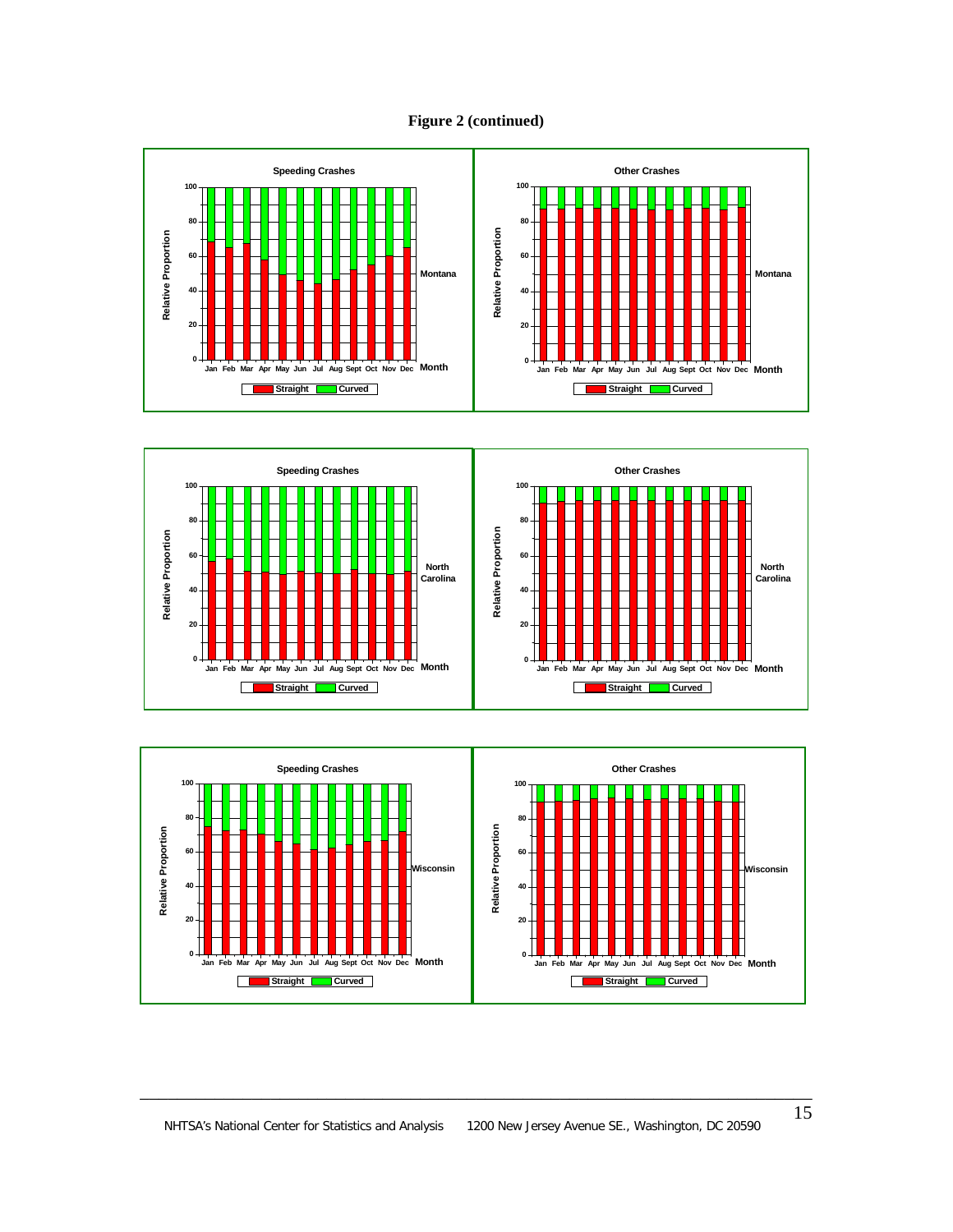## **5.4 Speeding-Related Crashes by Road Intersection and by Month**

Figure 3 and Table 8 show that speeding-related crashes due to the factor DTFFC are more likely to have occurred on non-intersection/non intersection-related roads. There is no important variation of this relative proportion across the months.

Note that the above characteristics can also be observed in speeding-related crashes due to the factor EPSL (see Table 8). That is, speeding-related crashes due to both DTFFC and EPSL are more likely to have occurred on non-intersection/non intersection-related roads.

#### **Table 8: Relative Proportion of Speeding-Related Crashes (DTFFC & EPSL) and Other Crashes on Non-Intersection/Non Intersection-Related Roads**

| <b>State</b> | <b>Crash</b>                      | Jan  | <b>Feb</b> | Mar  | Apr  | <b>May</b> | Jun  | Jul  | Aug  | <b>Sept</b> | Oct  | <b>Nov</b> | <b>Dec</b> |
|--------------|-----------------------------------|------|------------|------|------|------------|------|------|------|-------------|------|------------|------------|
| <b>KS</b>    | <b>DTFF</b>                       | 75.8 | 71.6       | 75.3 | 69.9 | 70.5       | 71.8 | 71.6 | 71.9 | 71.0        | 71.3 | 71.0       | 73.3       |
|              | <b>EPSL</b>                       | 68.0 | 66.7       | 68.3 | 66.6 | 64.7       | 66.8 | 67.2 | 63.5 | 68.6        | 66.5 | 65.3       | 64.2       |
|              | <b>Others</b>                     | 64.0 | 62.1       | 62.7 | 60.6 | 63.0       | 63.4 | 62.2 | 61.5 | 61.2        | 63.6 | 69.9       | 65.7       |
| KY           | <b>DTFF</b>                       | 85.5 | 83.7       | 79.8 | 80.6 | 79.9       | 83.7 | 84.1 | 82.1 | 81.6        | 81.5 | 79.7       | 82.9       |
|              | <b>EPSL</b>                       | 74.1 | 78.5       | 77.3 | 75.0 | 74.0       | 74.4 | 79.4 | 77.5 | 77.0        | 80.1 | 79.7       | 77.7       |
|              | <b>Others</b>                     | 71.9 | 71.1       | 70.0 | 70.3 | 71.1       | 71.5 | 71.1 | 70.9 | 70.3        | 71.3 | 71.7       | 71.8       |
| <b>MD</b>    | <b>DTFFC</b>                      | 78.8 | 78.5       | 75.7 | 72.4 | 73.5       | 73.6 | 74.7 | 75.1 | 74.5        | 74.7 | 74.6       | 77.1       |
|              | <b>EPSL</b>                       | 77.1 | 76.4       | 77.8 | 75.5 | 75.0       | 76.8 | 76.6 | 77.5 | 76.9        | 77.4 | 77.1       | 77.3       |
|              | <b>Others</b>                     | 63.9 | 63.6       | 62.7 | 62.5 | 62.4       | 62.6 | 63.1 | 62.9 | 62.6        | 62.6 | 64.0       | 63.0       |
| <b>MT</b>    | <b>DTFFC</b>                      | 68.0 | 70.0       | 72.2 | 81.5 | 83.2       | 81.7 | 80.5 | 79.5 | 78.7        | 79.2 | 81.1       | 75.6       |
|              | <b>EPSL</b>                       | 70.8 | 65.1       | 65.6 | 63.3 | 71.2       | 71.6 | 69.5 | 67.2 | 71.0        | 72.4 | 66.9       | 67.5       |
|              | <b>Others</b>                     | 56.2 | 54.8       | 54.4 | 53.3 | 55.1       | 57.1 | 59.1 | 58.6 | 57.6        | 59.4 | 62.4       | 56.5       |
| <b>NC</b>    | <b>DTFFC</b>                      | 89.8 | 87.8       | 87.6 | 87.2 | 87.6       | 88.0 | 88.3 | 87.9 | 87.5        | 87.0 | 86.6       | 87.9       |
|              | <b>EPSL</b>                       | 83.6 | 82.7       | 84.1 | 83.4 | 83.8       | 83.9 | 85.2 | 83.5 | 83.6        | 83.7 | 84.1       | 84.0       |
|              | <b>Others</b>                     | 68.6 | 67.9       | 67.3 | 67.3 | 67.6       | 67.9 | 68.4 | 68.0 | 68.0        | 69.1 | 70.9       | 69.8       |
| WI           | <b>DTFFC</b>                      | 73.3 | 75.2       | 75.2 | 77.3 | 69.6       | 69.1 | 72.7 | 71.1 | 68.1        | 66.9 | 74.9       | 73.7       |
|              | <b>EPSL</b>                       | 68.0 | 61.5       | 66.0 | 69.2 | 66.0       | 67.1 | 66.5 | 69.0 | 66.7        | 65.8 | 67.1       | 66.8       |
|              | <b>Others</b>                     | 63.1 | 62.6       | 63.4 | 62.5 | 63.5       | 63.5 | 62.3 | 60.8 | 61.9        | 66.9 | 72.5       | 65.3       |
|              | <b>Source: State Data System.</b> |      |            |      |      |            |      |      |      |             |      |            |            |

\_\_\_\_\_\_\_\_\_\_\_\_\_\_\_\_\_\_\_\_\_\_\_\_\_\_\_\_\_\_\_\_\_\_\_\_\_\_\_\_\_\_\_\_\_\_\_\_\_\_\_\_\_\_\_\_\_\_\_\_\_\_\_\_\_\_\_\_\_\_\_\_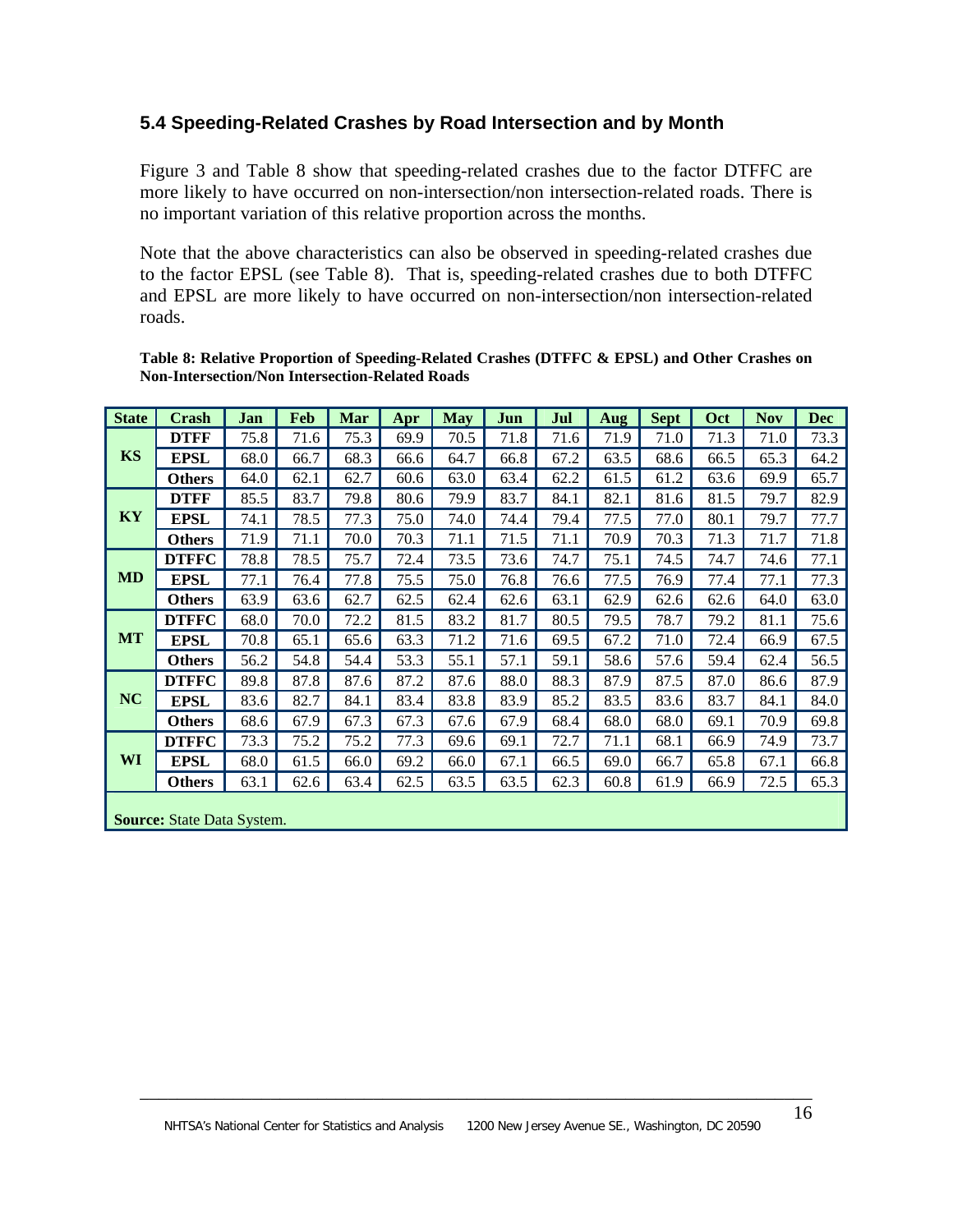

#### **Figure 3: Relative Proportion of Speeding-Related Crashes (Driving Too Fast for Conditions) and Other Crashes by Road Intersection/Intersection-Related and by Month in Six States**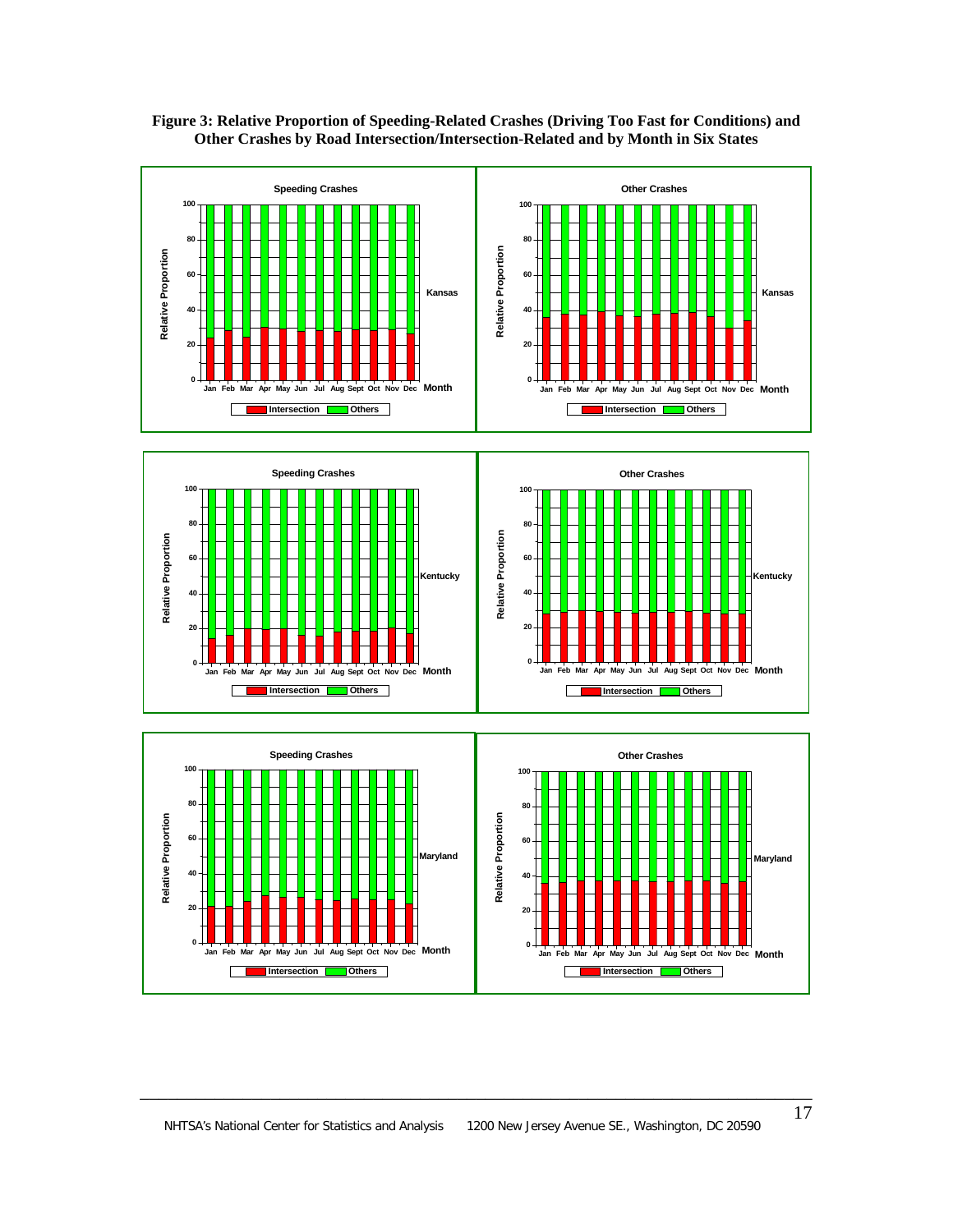



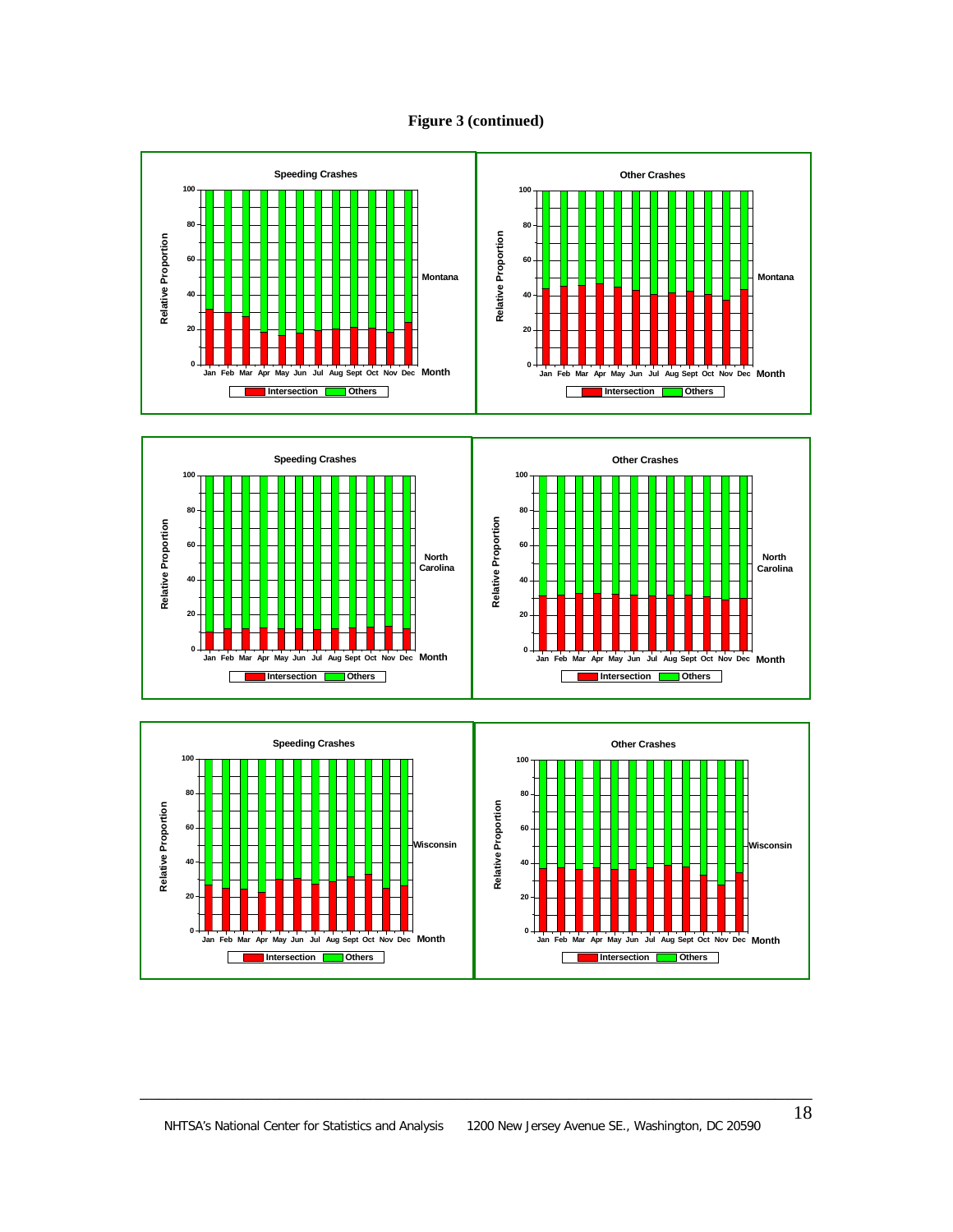# **6. Conclusions**

Two aspects related to speeding crashes were examined in this study. The first aspect is how these two individual factors, DTFFC and EPSL, contributed, relatively, to speedingrelated crashes. The other aspect is how these crashes that related to DTFFC or EPSL were affected by road environments. Data from NHTSA's SDS was used in the analyses.

In fatal crashes, the percentage of speeding-related crashes due to ESPL are overall higher than those due to DTFFC. In speeding-related injury and property-damage-only crashes, the percentage of speeding-related crashes due to ESPL are overall lower than those due to DTFFC.

There exist important differences in the percentage of all crashes that were speedingrelated among these six States. Speeding-related crashes due to DTFFC are more likely to have occurred on higher speed limit roads (50+ mph) as compared to other crashes.

The relative proportion of crashes that occurred under adverse road surface conditions is much higher in speeding-related crashes that were due to DTFFC during cooler months (December to March). That is, in the winter season, it could be easy for a vehicle to exceed a safe travel speed under adverse road surface conditions. The safe travel speed might need to be lower than the posted speed limit.

The relative proportion of crashes that occurred on curved roads is much higher in speeding-related (DTFFC or EPSL) crashes. There is no important variation of this relative proportion across the month. Speeding-related crashes were more likely to have occurred on non-intersection/non intersection-related roads. There is no important variation of this relative proportion across the months.

\_\_\_\_\_\_\_\_\_\_\_\_\_\_\_\_\_\_\_\_\_\_\_\_\_\_\_\_\_\_\_\_\_\_\_\_\_\_\_\_\_\_\_\_\_\_\_\_\_\_\_\_\_\_\_\_\_\_\_\_\_\_\_\_\_\_\_\_\_\_\_\_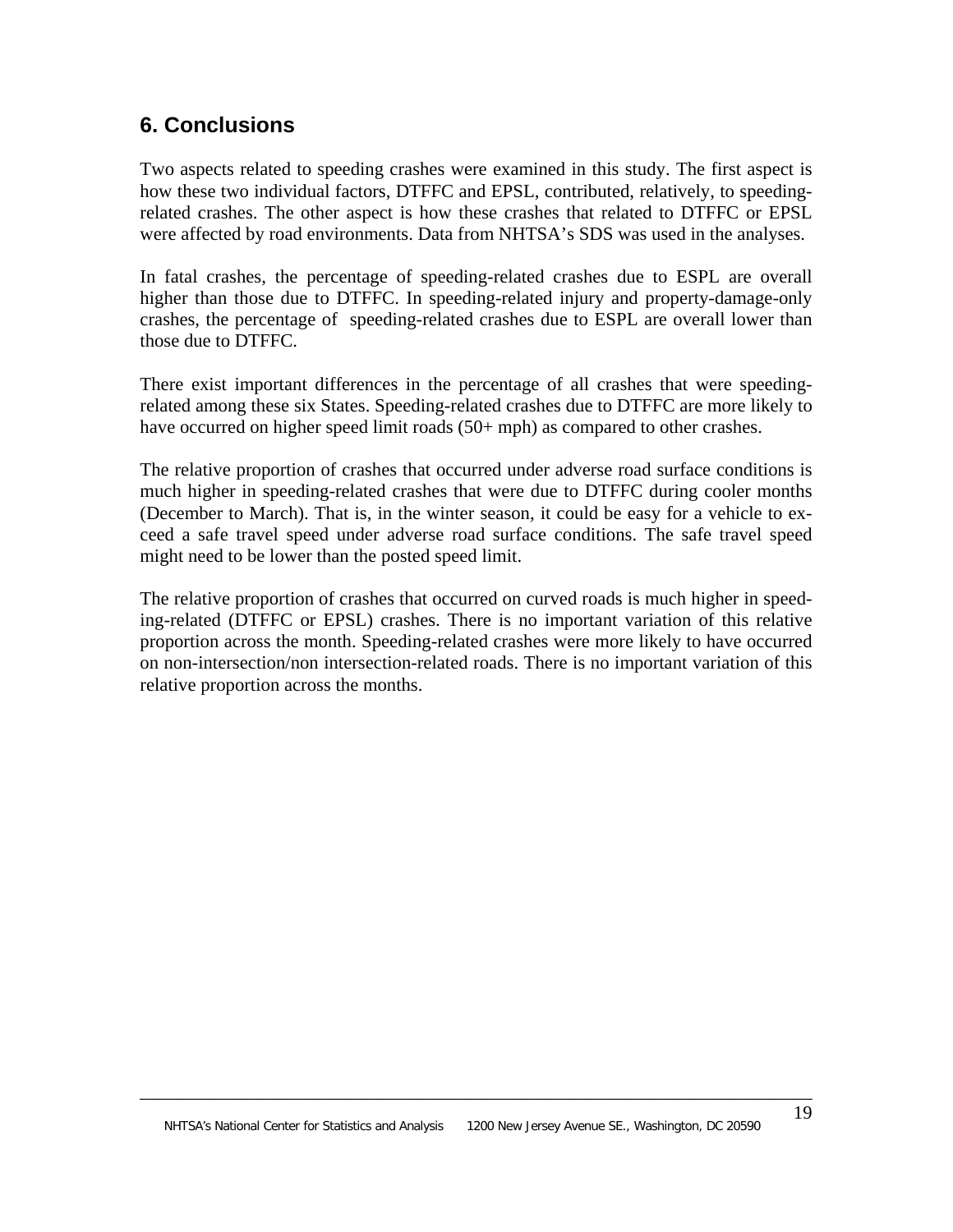# **7. Appendix**

The basic rules governing speed of vehicles in Kansas, Kentucky, Maryland, Montana, North Carolina, and Wisconsin.

## **Kansas Statutes 8-1557 Chapter 8.--AUTOMOBILES AND OTHER VEHICLES Article 15.--UNIFORM ACT REGULATING TRAFFIC; RULES OF THE ROAD (Basic rule governing speed of vehicles)**

No person shall drive a vehicle at a speed greater than is reasonable and prudent under the conditions and having regard to the actual hazards then existing. Consistent with the foregoing, every person shall drive at a safe and appropriate speed when approaching and crossing an intersection or railroad grade crossing, when approaching and going around a curve, when approaching a hill crest, when traveling upon any narrow or winding roadway, and when special hazards exist with respect to pedestrians or other traffic or by reason of weather or highway conditions.

## **Kentucky Revised Statutes (KRS) 189.390 Speed -- Secretary authorized to increase speed limit in certain areas by official order -- Parking.**

(2) An operator of a vehicle upon a highway shall not drive at a greater speed than is reasonable and prudent, having regard for the traffic and for the condition and use of the highway.

#### **Maryland Transportation Code § 21-801. Basic rule.**

*(a) Reasonable and prudent speed required.* A person may not drive a vehicle on a highway at a speed that, with regard to the actual and potential dangers existing, is more than that which is reasonable and prudent under the conditions.

*(b) Driver to control speed.* At all times, the driver of a vehicle on a highway shall control the speed of the vehicle as necessary to avoid colliding with any person or any vehicle or other conveyance that, in compliance with legal requirements and the duty of all persons to use due care, is on or entering the highway.

*(c) Drivers to reduce speed in certain circumstances.* Consistent with the requirements of this section, the driver of a vehicle shall drive at an appropriate, reduced speed when approaching and crossing an intersection at which cross traffic is not required to stop by a traffic control device.

*(d) Approaching and going around curves.* Consistent with the requirements of this section, the driver of a vehicle shall drive at an appropriate, reduced speed when approaching and going around a curve.

\_\_\_\_\_\_\_\_\_\_\_\_\_\_\_\_\_\_\_\_\_\_\_\_\_\_\_\_\_\_\_\_\_\_\_\_\_\_\_\_\_\_\_\_\_\_\_\_\_\_\_\_\_\_\_\_\_\_\_\_\_\_\_\_\_\_\_\_\_\_\_\_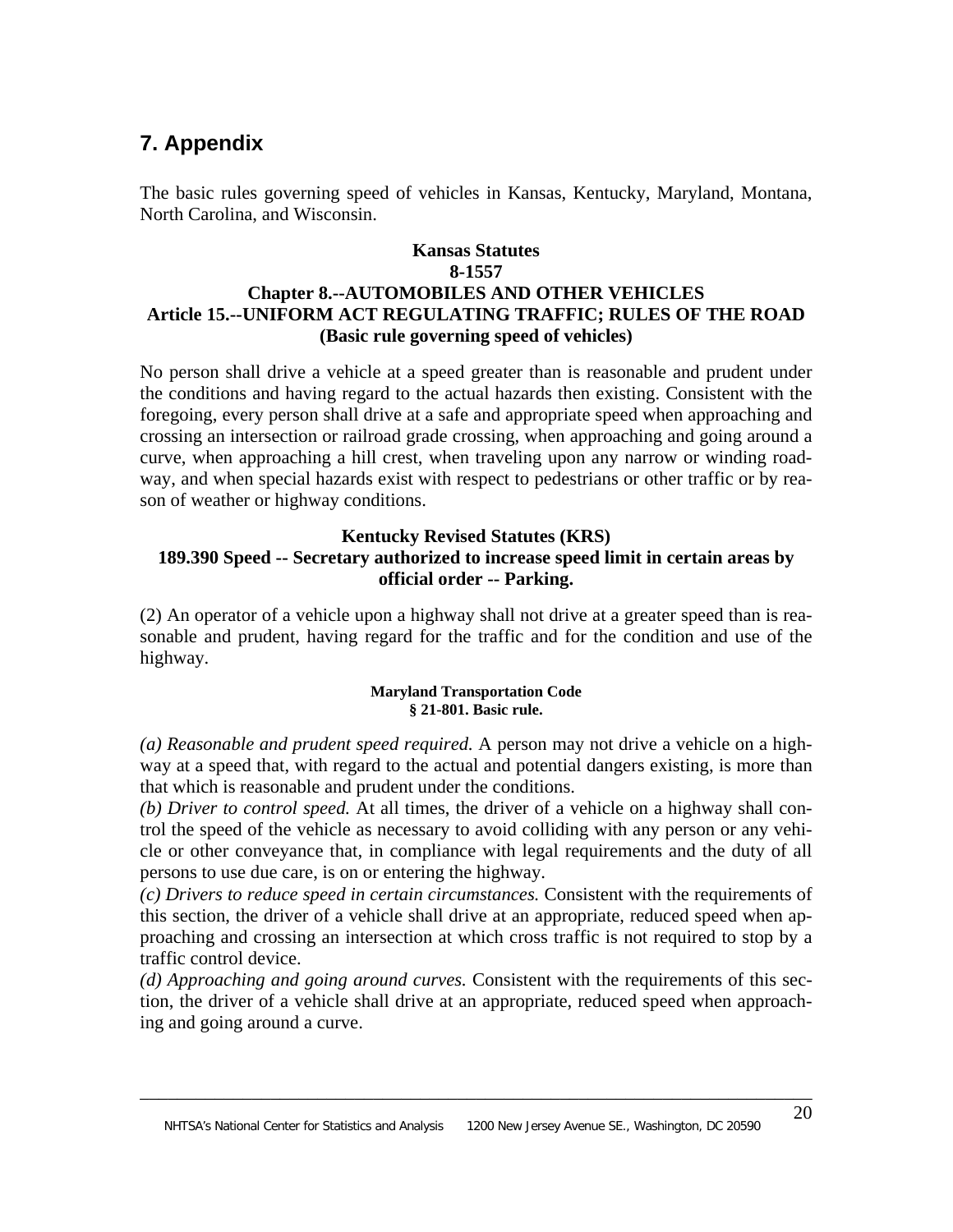*(e) Approaching crests of grades.* Consistent with the requirements of this section, the driver of a vehicle shall drive at an appropriate, reduced speed when approaching the crest of a grade.

*(f) Traveling on narrow or winding roadways.* Consistent with the requirements of this section, the driver of a vehicle shall drive at an appropriate, reduced speed when traveling on any narrow or winding roadway.

*(g) Special dangers as to pedestrians or other traffic.* Consistent with the requirements of this section, the driver of a vehicle shall drive at an appropriate, reduced speed when any special danger exists as to pedestrians or other traffic or because of weather or highway conditions.

#### **Montana Code Annotated-2007 (MCA) 61-8-303. Speed restrictions.**

(3) Subject to the maximum speed limits set forth in subsection (1), a person shall operate a vehicle in a careful and prudent manner and at a reduced rate of speed no greater than is reasonable and prudent under the conditions existing at the point of operation, taking into account the amount and character of traffic, visibility, weather, and roadway conditions. (4) Except when a special hazard exists that requires lower speed for compliance with subsection (3), the limits specified in 61-8-312 and in this section or established as authorized in 61-8-309 through 61-8-311 and 61-8-313 are the maximum lawful speeds allowed.

### **North Carolina General Statutes (NCGS) § 20-141. Speed restrictions.**

(a) No person shall drive a vehicle on a highway or in a public vehicular area at a speed greater than is reasonable and prudent under the conditions then existing.

### **Wisconsin Statutes and Annotations**

(2) REASONABLE AND PRUDENT LIMIT. No person shall drive a vehicle at a speed greater than is reasonable and prudent under the conditions and having regard for the actual and potential hazards then existing. The speed of a vehicle shall be so controlled as may be necessary to avoid colliding with any object, person, vehicle or other conveyance on or entering the highway in compliance with legal requirements and using due care. (3) CONDITIONS REQUIRING REDUCED SPEED. The operator of every vehicle shall, consistent with the requirements of sub. (2), drive at an appropriate reduced speed when approaching and crossing an intersection or railway grade crossing, when approaching and going around a curve, when approaching a hillcrest, when traveling upon any narrow or winding roadway, when passing school children, highway construction or maintenance workers or other pedestrians, and when special hazard exists with regard to other traffic or by reason of weather or highway conditions.